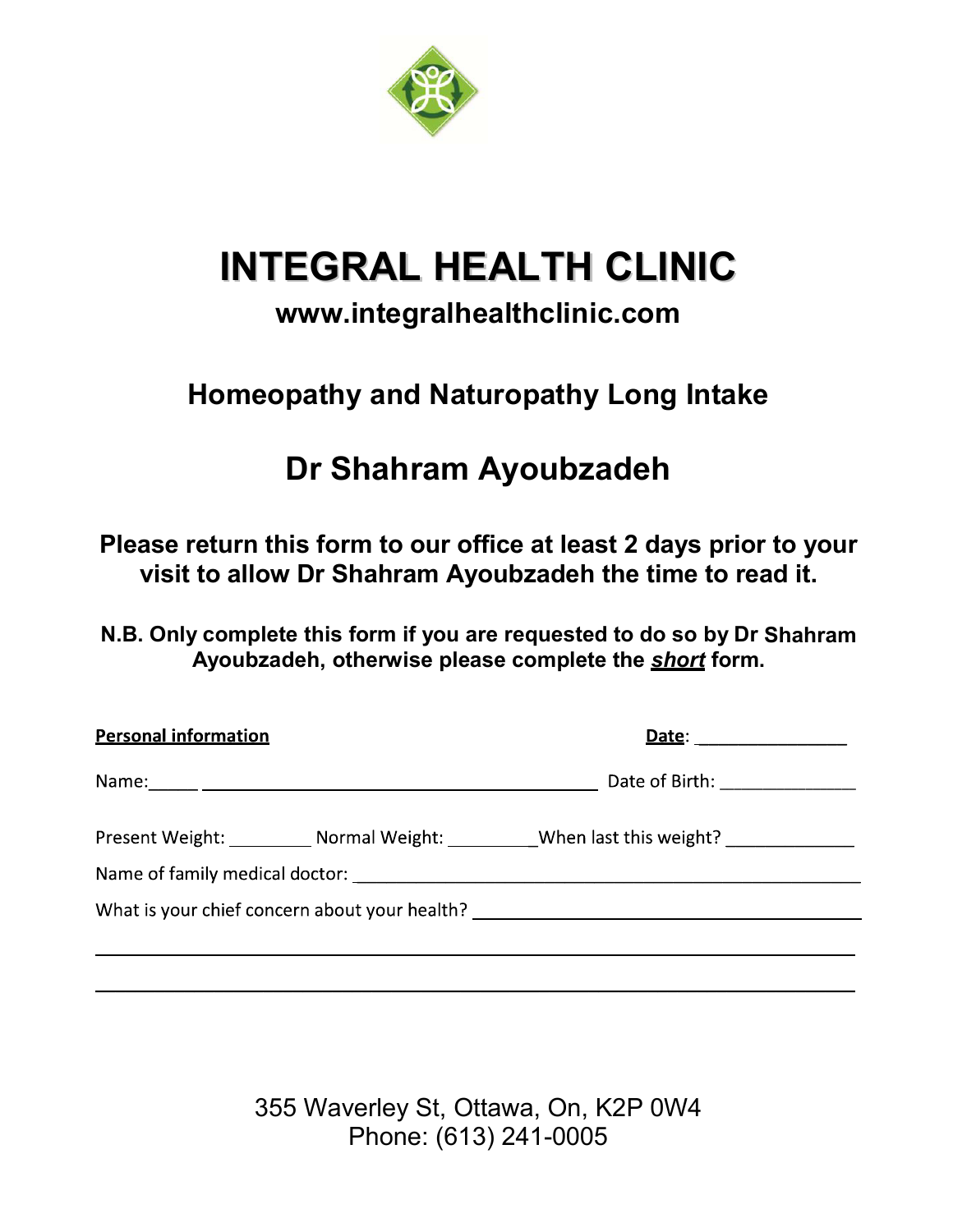# **PLEASE READ THIS FIRST BEFORE FILLING THIS FORM**

You have come here to get well. We are here to select the possible medicine for you. In order to do that, we depend on your co-operation. HOMOEOPATHIC MEDICINE IS MAINLY SELECTED ON THE SYMPTOMS YOU GIVE US. If we are to make a successful prescription, we must know all the details of your sickness. We must also understand all the features that belong to you as an individual. This includes your reactions to various factors, your past and family history and your mental make up.

This information enables us to select the remedy that removes your sickness. The medicine also makes you well as a whole person.

 In order find all about you, we shall be asking you many questions. Each one of these questions has a definite meaning and significance for us. There is not a single question that is useless. Even something that you may think is not connected with your health issues may be the most important factor in deciding the correct homoeopathic medicine. *That is why you must be free and frank and give us the fullest possible information on each point*. Please read each question carefully, think, and if necessary, consult someone close to you and then answer completely. Do not keep anything back. Remember, whatever you tell us will remain absolutely confidential.

#### **THIS QUESTIONNAIRE HAS 8 PARTS:**

- 1. Your past illnesses. Please take time to answer this part with the help of your family members before coming to us.
- 2. History of your present illness.
- 3. About all the parts of your body.
- 4. Deals with the factors that affect your health. Please think carefully about each of the factors mentioned and tell us what specific effects they have on you.
- 5. About your mental state and your emotional nature. In this part write about your situation in life and about all the things that are bothering you. Be totally frank and open.
- 6. About your sleep and dreams.
- 7. For children or how issues you had as a child.
- 8. In this part you are given instructions on how to report each of your complaints. Read the instructions first. Then make a list of your complaints and describe each of them according to the instructions.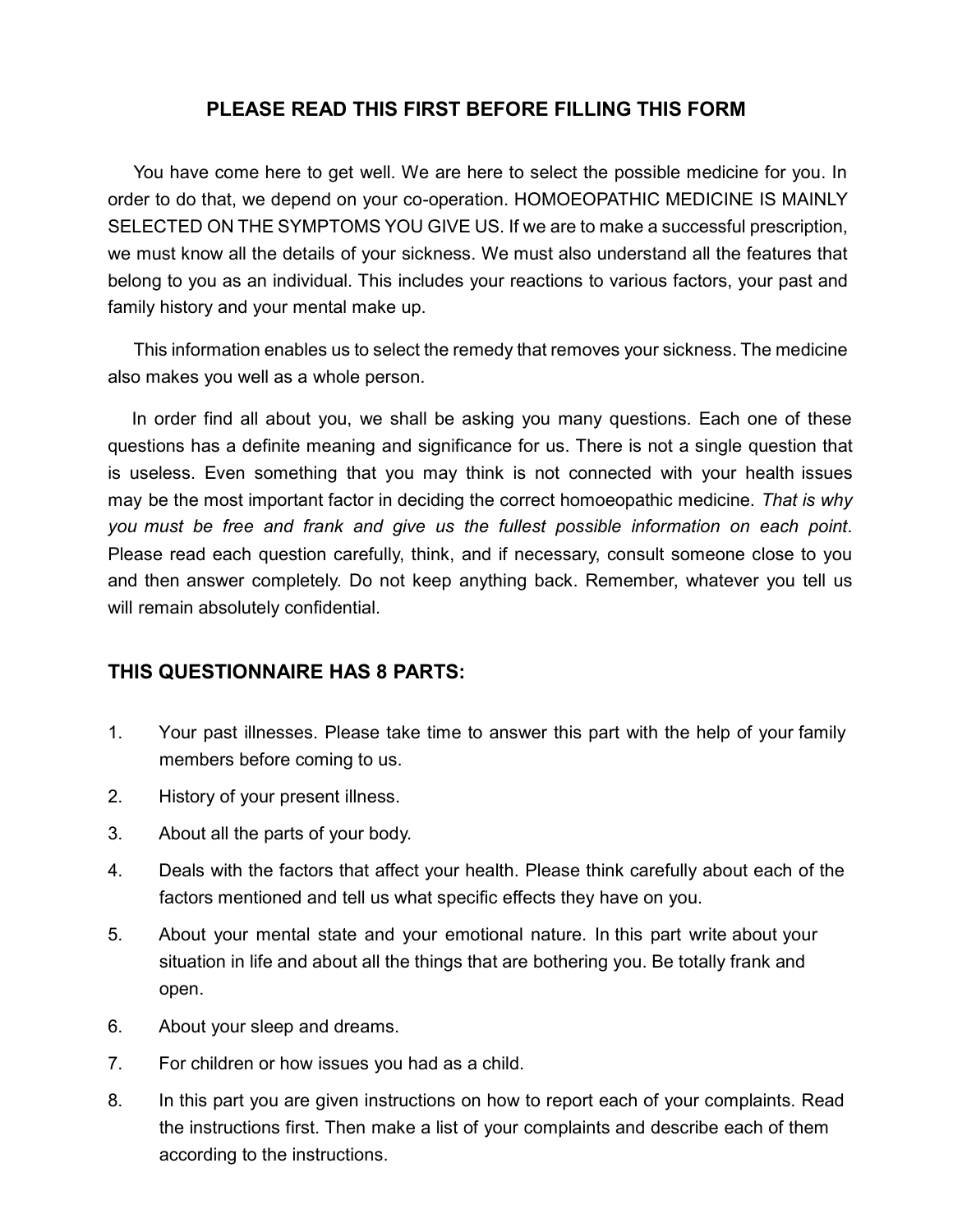# **Previous Disease and Medications taken**

Every disease, poisoning, drug or accident leaves its mark and remains as a weak point in the system, much more than we imagine. Homoeopathic treatment takes into account all these details of the past and thus removes all the weak points. Thus your body is strengthened. Thus it is necessary for us to know about all the ailments you have suffered from in the past and the treatments you have taken.

In the list below, check mark ALL major illness so far suffered and on the next page give its relevant details.

| <b>Typhoid</b><br>Cholera<br>Food poisoning<br><b>Worms</b><br>Diarrhoea<br><b>Dysentery</b>                                                      | <b>Measles</b><br>German<br>Measles<br>Chicken-pox<br>Small-pox<br>Mumps<br>Whooping cough                                                         | Malaria<br>Jaundice<br><b>Any Liver</b><br>Spleen or<br>Gall bladder<br>disease                             | Miscarriage<br>Abortion<br>Curetting<br>Sickness during<br>Pregnancy etc.<br>Prolapse of uterus                                                          |
|---------------------------------------------------------------------------------------------------------------------------------------------------|----------------------------------------------------------------------------------------------------------------------------------------------------|-------------------------------------------------------------------------------------------------------------|----------------------------------------------------------------------------------------------------------------------------------------------------------|
| Malnutrition<br><b>Rickets</b><br>Rheumatism<br><b>Backache</b>                                                                                   | Any venereal disease like<br>Syphilis, Gonorrhoea etc.                                                                                             | Any heart trouble,<br>Blood pressure,<br><b>Giddiness</b>                                                   | Nephritis, Kidney or urine<br>trouble<br>Diabetes etc.<br>Prostate trouble                                                                               |
| Any operation such as Tonsils,<br>Abdomen, Appendix, Hernia,<br>Piles Uterus, Renal stones, Gall<br>stones, Phimosis, Hydrocele,<br>Cataract etc. | Diphtheria Septic Tonsils Sinusitis Adenoids<br>Recurrent infections Bronchitis Eosinophilia<br>Cold-Fever-Chill<br>Pneumonia Asthma Pleurisy T.B. | Any serious shock, grief,<br>disappointments, fright, mental<br>upset, depression or nervous<br>break down. |                                                                                                                                                          |
| Mode of anaesthesia:<br>General or local                                                                                                          |                                                                                                                                                    |                                                                                                             |                                                                                                                                                          |
| Chronic Headaches, Numbness,<br>Cramps, Fits, Convulsions<br>Polio, Paralysis etc.<br><b>Meningitis</b><br>Any Lumbar puncture done.              | Any major accident or injury to body or head.<br>Any occasion of unconsciousness.<br>Any major bleeding from any part of the body.                 |                                                                                                             | Skin diseases<br>Pimples, Boils, Carbuncles,<br>Ringworms, Fungus, Scabies,<br>Eczema. Herpes, Urticaria,<br>Allergy.<br>Ulcers on any part of the body. |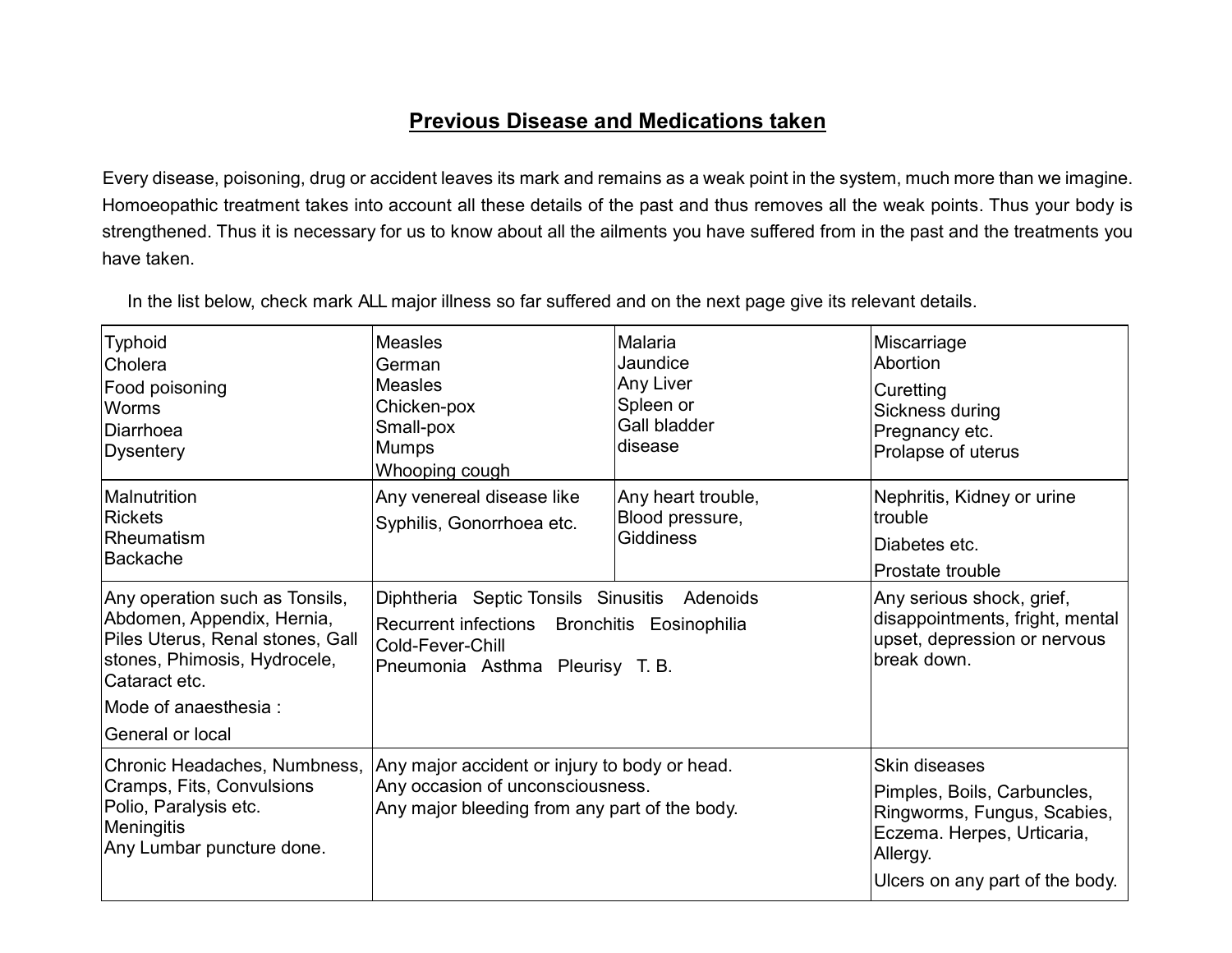| Diseases / symptom                                             | Approximate<br>Age | Duration | Whether you<br>completely<br>recovered | Medicines & treatment<br>taken | Any other<br>particulars |
|----------------------------------------------------------------|--------------------|----------|----------------------------------------|--------------------------------|--------------------------|
| IBS, constipation, bloating                                    |                    |          |                                        |                                |                          |
| Headaches, anaemia                                             |                    |          |                                        |                                |                          |
| <b>Allergies</b>                                               |                    |          |                                        |                                |                          |
| Trichomonas, herpes,<br>Chlamydia                              |                    |          |                                        |                                |                          |
| Kyphosis, scoliosis,<br>lordosis                               |                    |          |                                        |                                |                          |
| Kidney crisis, stone,<br>hydronephrosis,<br>interrupted stream |                    |          |                                        |                                |                          |
| Torn meniscus                                                  |                    |          |                                        |                                |                          |
| Ovarian cyst, polyps                                           |                    |          |                                        |                                |                          |
| Endometriosis                                                  |                    |          |                                        |                                |                          |
| Restless leg syndrome,<br>lead to insomnia                     |                    |          |                                        |                                |                          |

Include in the table above any drugs, tonics, stimulants etc. that have been used by you at any time in life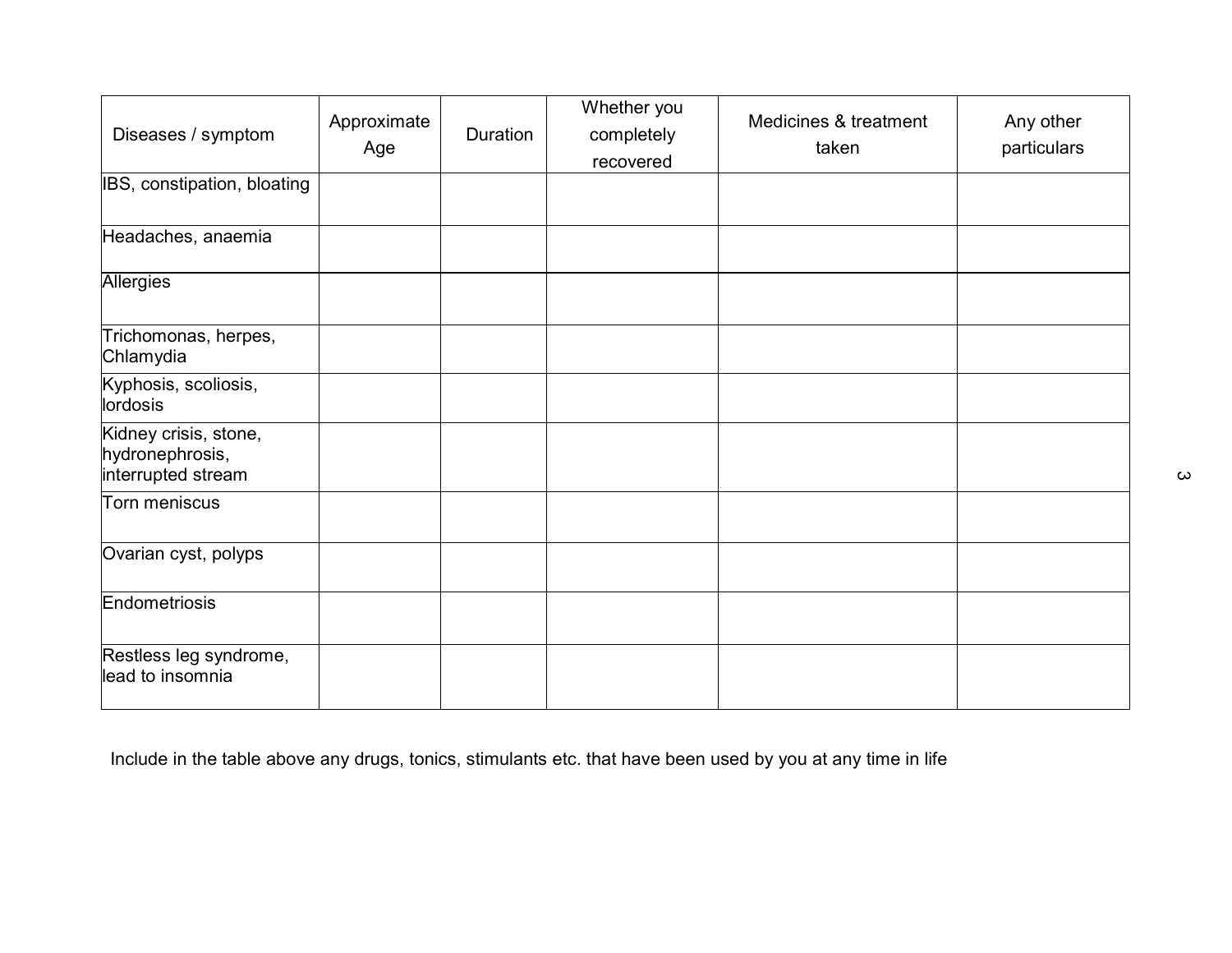# **FAMILY INFORMATION**

| <b>Major diseases in</b><br>your family | Relationship                                               | Alive / Dead | Age | Diseases suffered | Cause of death |
|-----------------------------------------|------------------------------------------------------------|--------------|-----|-------------------|----------------|
|                                         | <b>Paternal Grand Father</b>                               |              |     |                   |                |
| Anaemia                                 | <b>Paternal Grand Mother</b>                               |              |     |                   |                |
| Cancer                                  | <b>Maternal Grand Father</b>                               |              |     |                   |                |
| <b>Diabetes</b>                         |                                                            |              |     |                   |                |
| Insanity                                |                                                            |              |     |                   |                |
| Rheumatism                              | <b>Maternal Grand Mother</b>                               |              |     |                   |                |
| T. B. / Pleurisy                        |                                                            |              |     |                   |                |
| Leprosy                                 | Father                                                     |              |     |                   |                |
| Epilepsy / Fits                         | Mother                                                     |              |     |                   |                |
| <b>Bleeding tendency</b>                |                                                            |              |     |                   |                |
| Urticaria                               |                                                            |              |     |                   |                |
| Eczema                                  | <b>Paternal Uncle</b>                                      |              |     |                   |                |
| Asthma                                  | <b>Paternal Aunts</b>                                      |              |     |                   |                |
| Paralysis                               | <b>Maternal Uncle</b>                                      |              |     |                   |                |
| Hypertension                            | <b>Maternal Aunts</b>                                      |              |     |                   |                |
| Heart trouble                           | Cousin Brother &                                           |              |     |                   |                |
| Kidney disease                          | Sister on Father's Side<br>Cousin Brother &                |              |     |                   |                |
| Liver disease etc.                      | Sister on Mother's Side                                    |              |     |                   |                |
|                                         | Did any of your relatives<br>have trouble similar to yours |              |     |                   |                |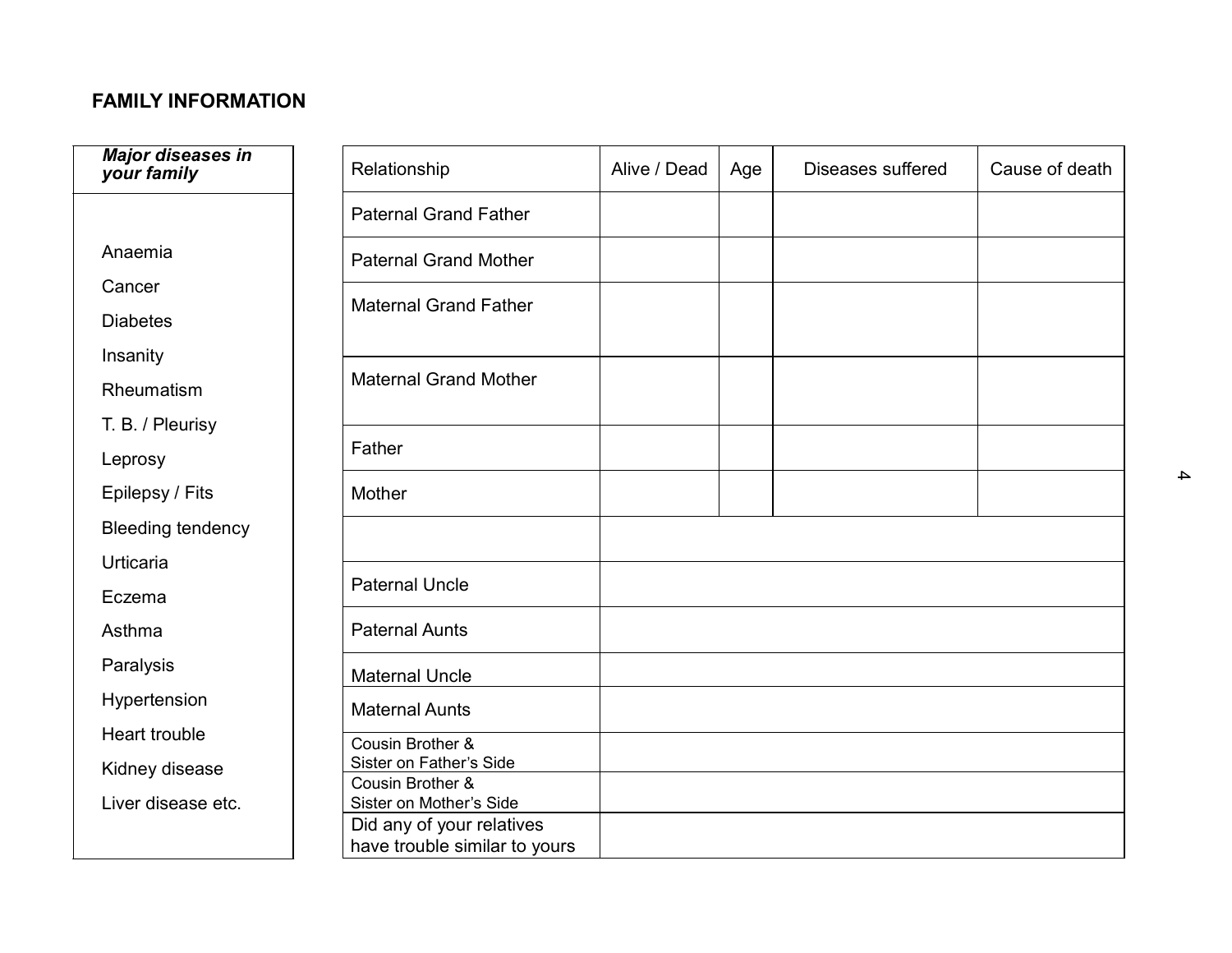Provide information about your brothers and sisters, include those who died, if any.<br>Indicate your position by writing 'SELF'.

| Sr. No | Brother / Sister | Alive? | Age | <b>Diseases Suffered</b> |
|--------|------------------|--------|-----|--------------------------|
| . .    |                  |        |     |                          |
| 2.     |                  |        |     |                          |
| 3.     |                  |        |     |                          |
| 4.     |                  |        |     |                          |
| 5.     |                  |        |     |                          |
| 6.     |                  |        |     |                          |
| ⇁      |                  |        |     |                          |
| 8.     |                  |        |     |                          |

# **PERSONAL HISTORY**

Did your mother have any problem during pregnancy?

Did she take any drugs during pregnancy? What were they?

Was there any difficulty about your birth? Give Details.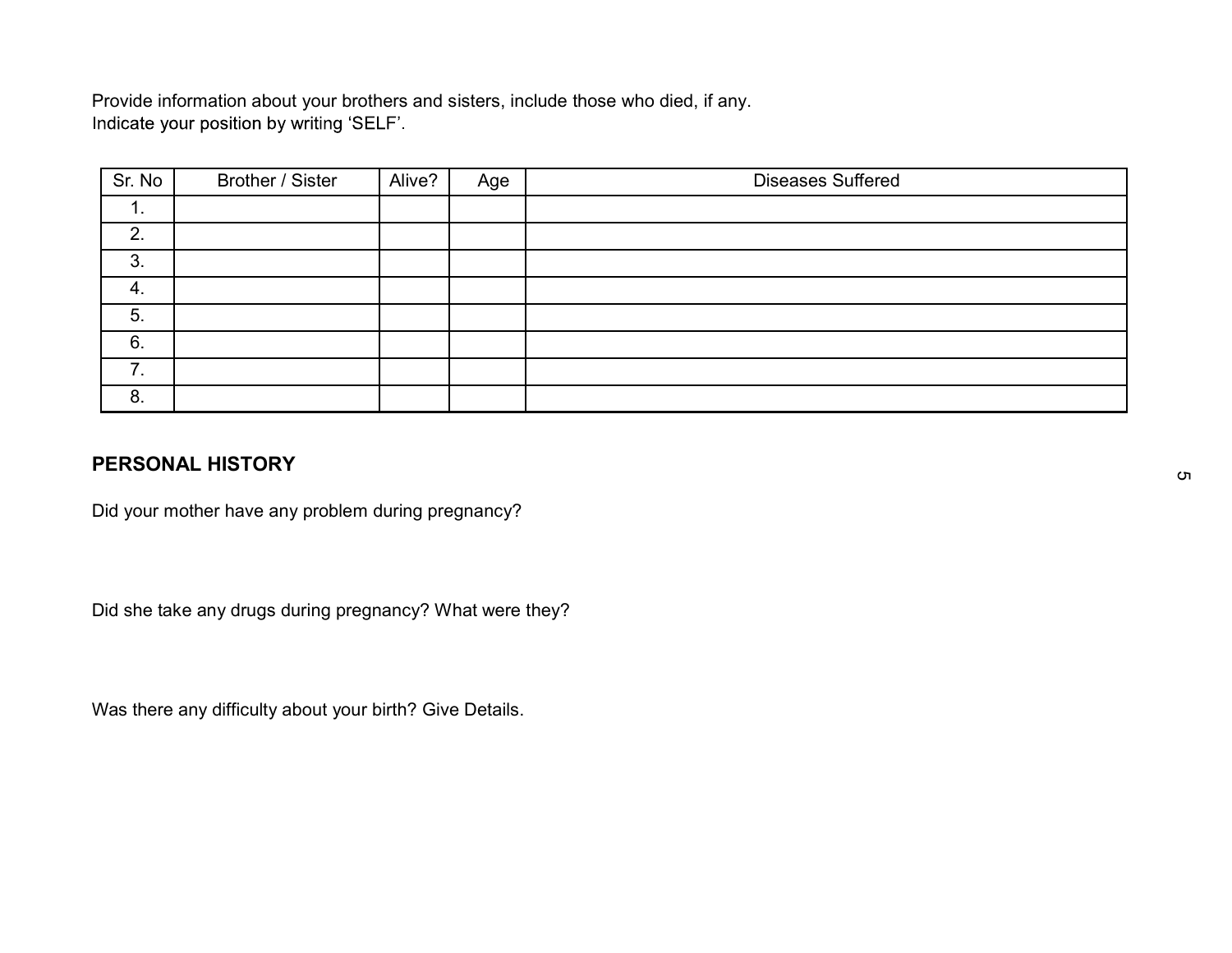| Did you have problems such as<br>bed wetting?                                                                                 |  |  |  |  |  |  |
|-------------------------------------------------------------------------------------------------------------------------------|--|--|--|--|--|--|
| Did you eat indigestibles like<br>chalk, lime, earth, slate-pencil etc.                                                       |  |  |  |  |  |  |
| Any other problem about your<br>growth & development?                                                                         |  |  |  |  |  |  |
| How old were you when you started                                                                                             |  |  |  |  |  |  |
| Teething ________________Sitting _______________Standing _______________Walking ________________Talking ____________          |  |  |  |  |  |  |
|                                                                                                                               |  |  |  |  |  |  |
|                                                                                                                               |  |  |  |  |  |  |
| Vaccination & Inoculations:<br>Indicate number of times you were vaccinated for the following:                                |  |  |  |  |  |  |
| Small-pox ________ Polio_______ Cholera ________ Measles _______Triple ________B. C. G. ________Typhoid ______Tetanus _______ |  |  |  |  |  |  |
| Was there any reaction or particular trouble after any of above vaccination or inoculations (give details)?                   |  |  |  |  |  |  |

If married or common law, how is the health of your husband/wife?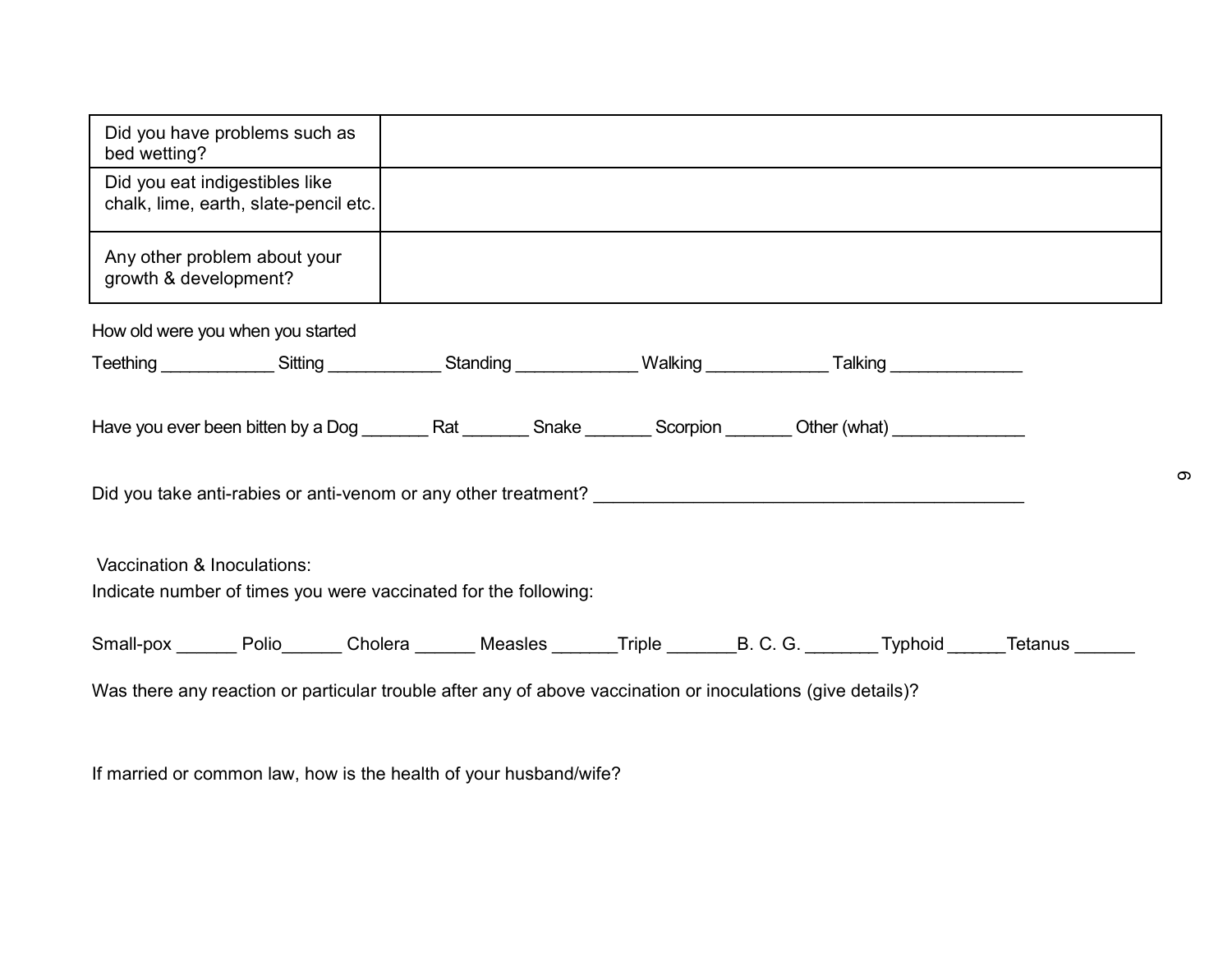Children living and dead. If dead, state causes. Mention ages of children and their condition of health.

| Child's Name |  | Male/Female Age   Disease Suffered |
|--------------|--|------------------------------------|
|              |  |                                    |
|              |  |                                    |
|              |  |                                    |
|              |  |                                    |
|              |  |                                    |

Any abortions, miscarriages or still births?

Habits - how much, if any of the following do you use?

| Smoking                |  |
|------------------------|--|
| Snuff                  |  |
| Chewing tobacco        |  |
| Alcohol                |  |
| Tea                    |  |
| <b>Sleeping Pills</b>  |  |
| Laxatives / Purgatives |  |
| Any other              |  |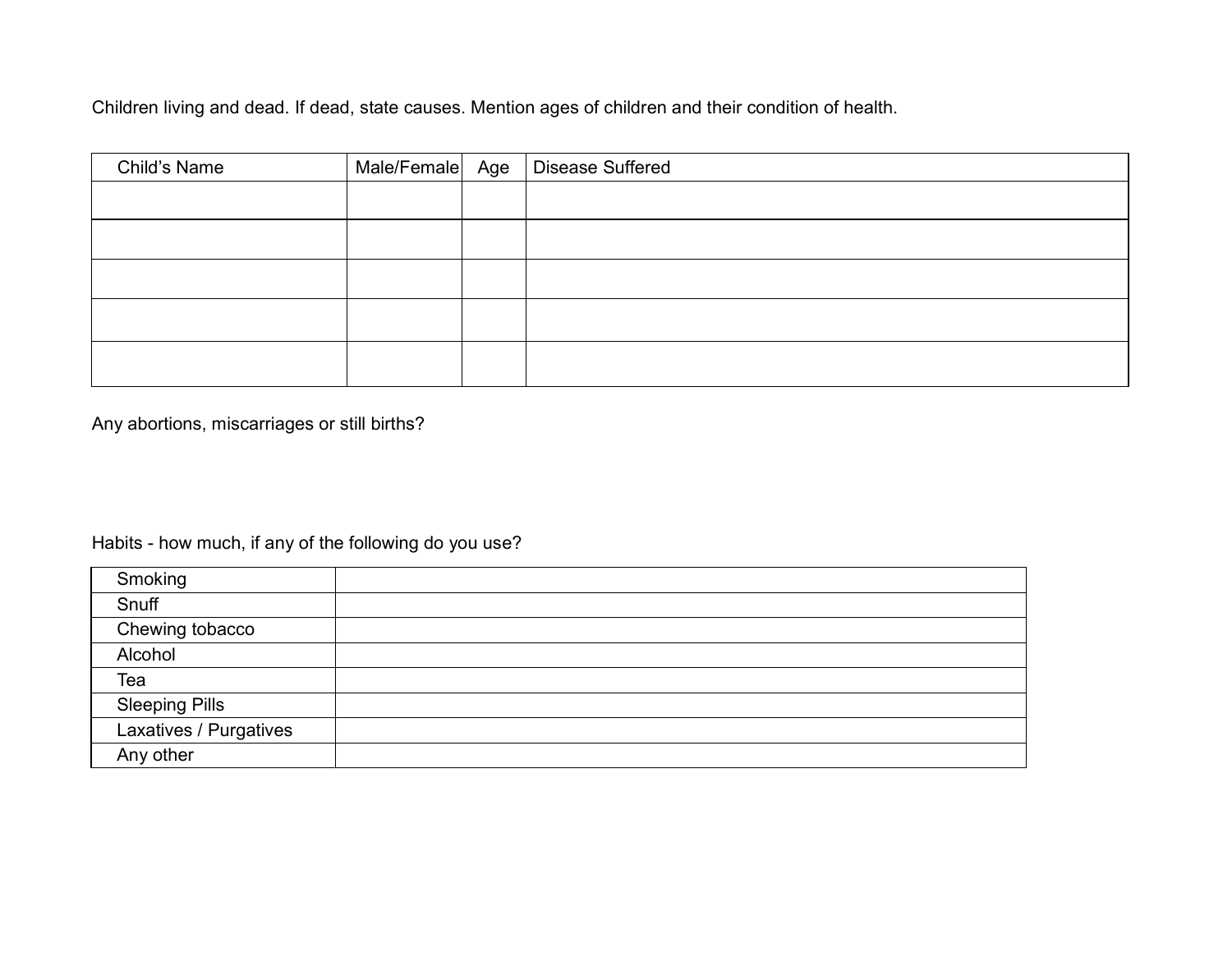List your main complaints and troubles, their history, onset and course, including dates if possible (continue overleaf if needed).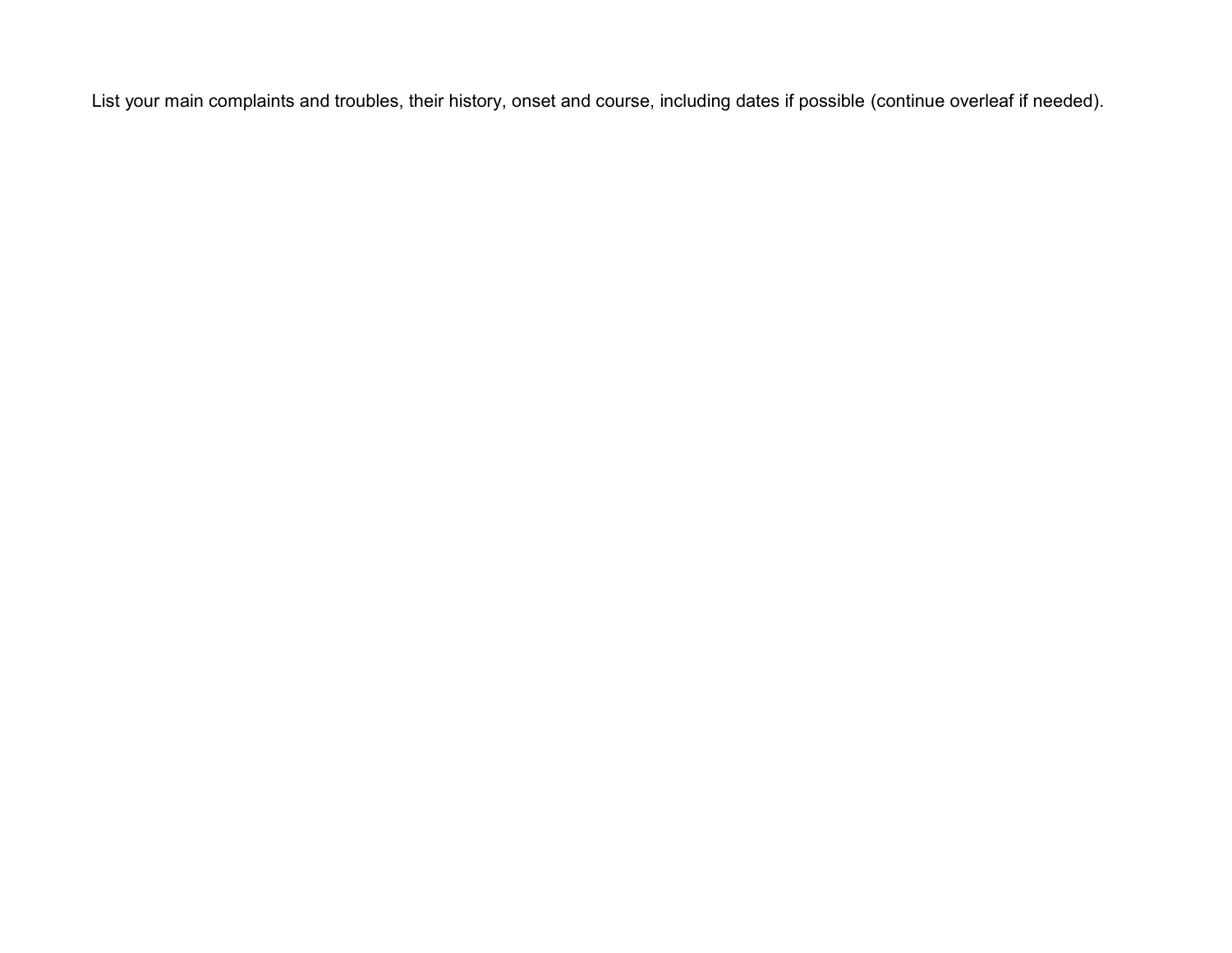Can you trace the origin of the present illness to any particular circumstance, accident, illness, incident or mental upset? (E.g. Shock, worry, errors in diet, over-exertion, over-exposure to cold, heat etc.)? If so what?

\_\_\_\_\_\_\_\_\_\_\_\_\_\_\_\_\_\_\_\_\_\_\_\_\_\_\_\_\_\_\_\_\_\_\_\_\_\_\_\_\_\_\_\_\_\_\_\_\_\_\_\_\_\_\_\_\_\_\_\_\_\_\_\_\_\_\_\_\_\_\_\_\_\_\_

\_\_\_\_\_\_\_\_\_\_\_\_\_\_\_\_\_\_\_\_\_\_\_\_\_\_\_\_\_\_\_\_\_\_\_\_\_\_\_\_\_\_\_\_\_\_\_\_\_\_\_\_\_\_\_\_\_\_\_\_\_\_\_\_\_\_\_\_\_\_\_\_\_

# **APPETITE AND THIRST**

How is your appetite?

When are you hungry?

What happens if you have to remain hungry for long?

How fast do you eat?

How much thirst do you have?

Any particular time when you are you specially thirsty?

Do you feel any change in your taste and feeling in your mouth?

Please mark whether you like/dislike the following foods or if they disagree with you. Use X if it is a mild reaction, XX for a strong reaction.

|               | Like | <b>Dislike</b> | <b>Disagrees</b> |                   | Like | <b>Dislike</b> | <b>Disagrees</b> |
|---------------|------|----------------|------------------|-------------------|------|----------------|------------------|
| <b>Bitter</b> |      |                |                  | Eggs              |      |                |                  |
| Salt extra    |      |                |                  | Spicy food        |      |                |                  |
| Sweet         |      |                |                  | Meat              |      |                |                  |
| Sour          |      |                |                  | Fish              |      |                |                  |
| <b>Bread</b>  |      |                |                  | Cabbage           |      |                |                  |
| <b>Butter</b> |      |                |                  | Onions            |      |                |                  |
| Fats          |      |                |                  | Warm food / drink |      |                |                  |
| <b>Milk</b>   |      |                |                  | Cold food / drink |      |                |                  |
| Coffee        |      |                |                  | <b>Fruits</b>     |      |                |                  |
| Mud / Chalk   |      |                |                  | Anything else:    |      |                |                  |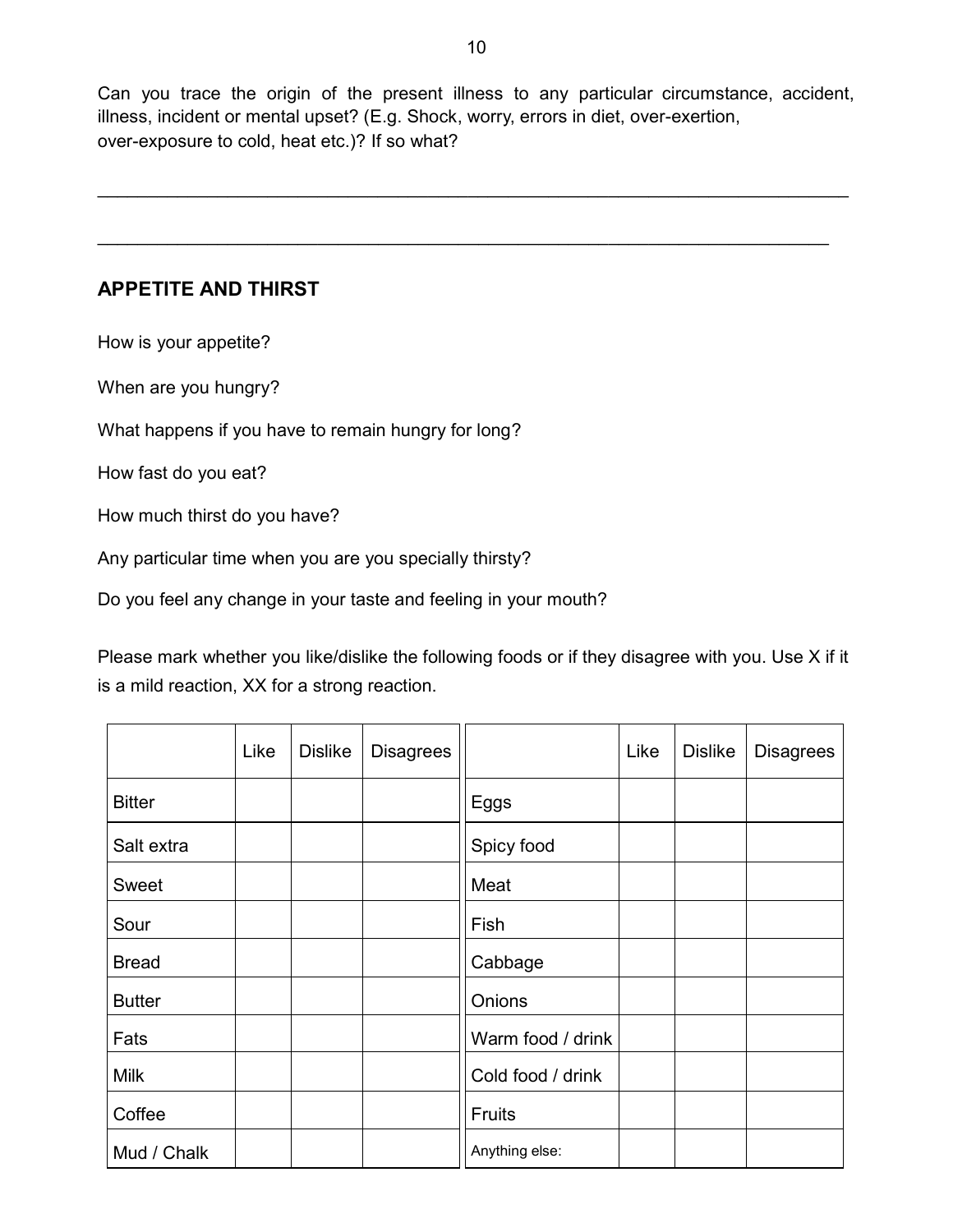### **STOOL**

Do you have any problem regarding your stools?

When and how many times a day you pass stools?

When is it urgent?

Do you have any problem about bowel movements?

Do you have to strain for stool? Even if soft?

Do you have belching or passing gas? Describe its character.

How do you feel after passing gas (up or down)?

#### **URINATION & URINE**

Any problem about urine?

Any strong smell? Like what?

Do you have any trouble before, during and after passing urine?

Any difficulty about the flow? Slow to start, interrupted, feeble, dribbling etc.?

Any involuntary urination? When ?

### **SWEAT / PERSPIRATION - FEVER - CHILL**

How much do you sweat?

Where and on what part do you sweat most?

Do you perspire on the palms or soles?

Is the sweat warm, cold, clammy, sticky, musty, greasy, stiffens the linen etc.?

What is the smell like? e.g. foul, pungent, sour, urinous.

What colour does it stain the clothing?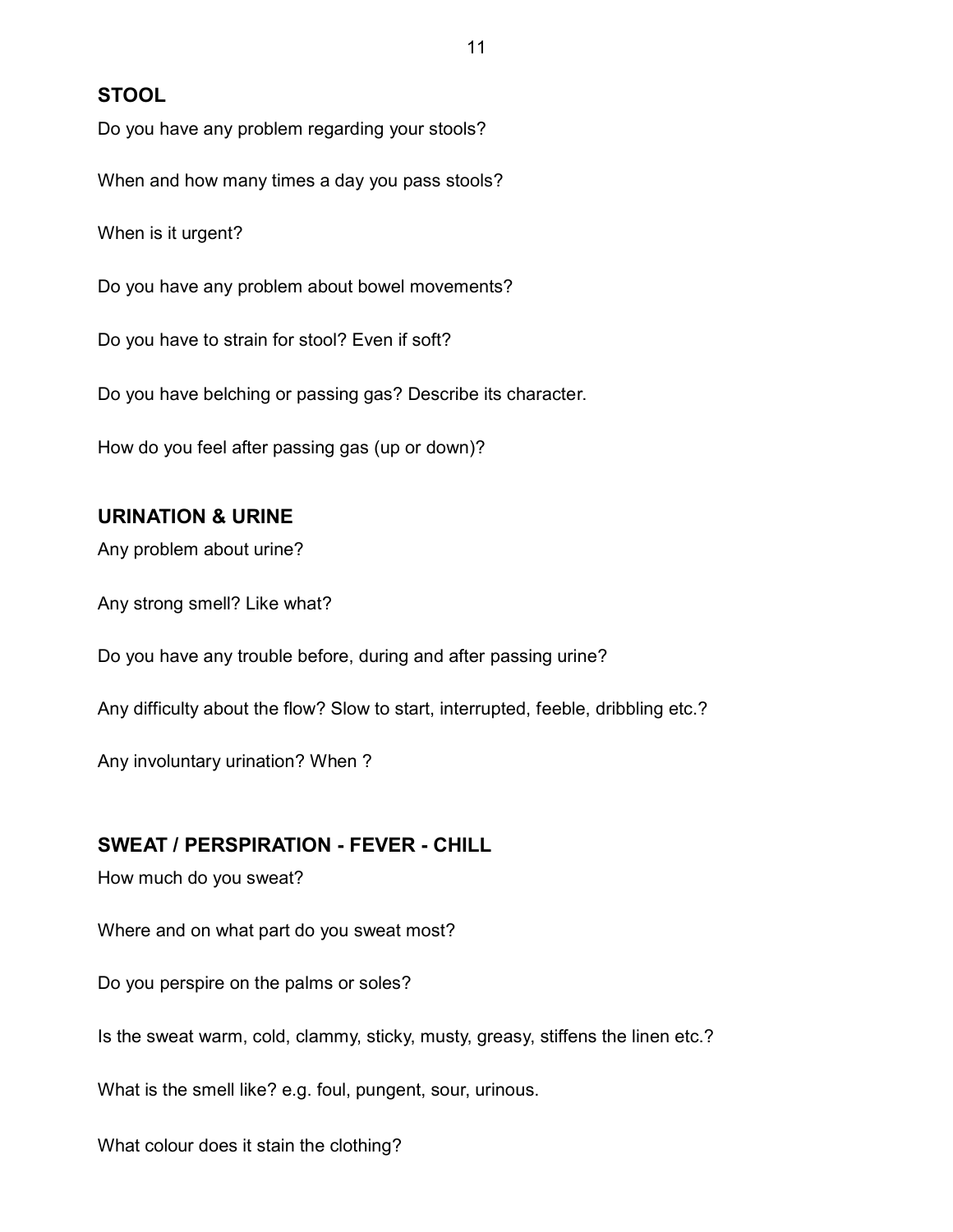Is the stain easy to wash off or difficult?

Any symptoms after sweating?

When do you get fever or chill?

What brings it on?

Do you experience any sense of heat or cold in any part of your body at any particular time?

Do you have burning or heat in your palms or soles?

# **CHEST - HEAT - COLD - COUGH**

Do you catch cold often, if so, how often?

Describe the symptoms, nature of any discharge etc.

Is there any trouble with your CHEST or HEART?

Is there any trouble with your voice or speech?

Is there any difficulty in breathing?

Do you have cough?

Is it more at any particular time?

# **SEXUAL SPHERE - GENERAL**

Any excessive indulgence in sex in past and present?

Any effect on your health?

How do you feel after sexual intercourse?

Any particular feeling or symptoms appear before, during or after sexual intercourse?

Do you suffer from any sexual disturbance?

Any habit (masturbation etc.) in past or present? How often?

Any homosexual inclination?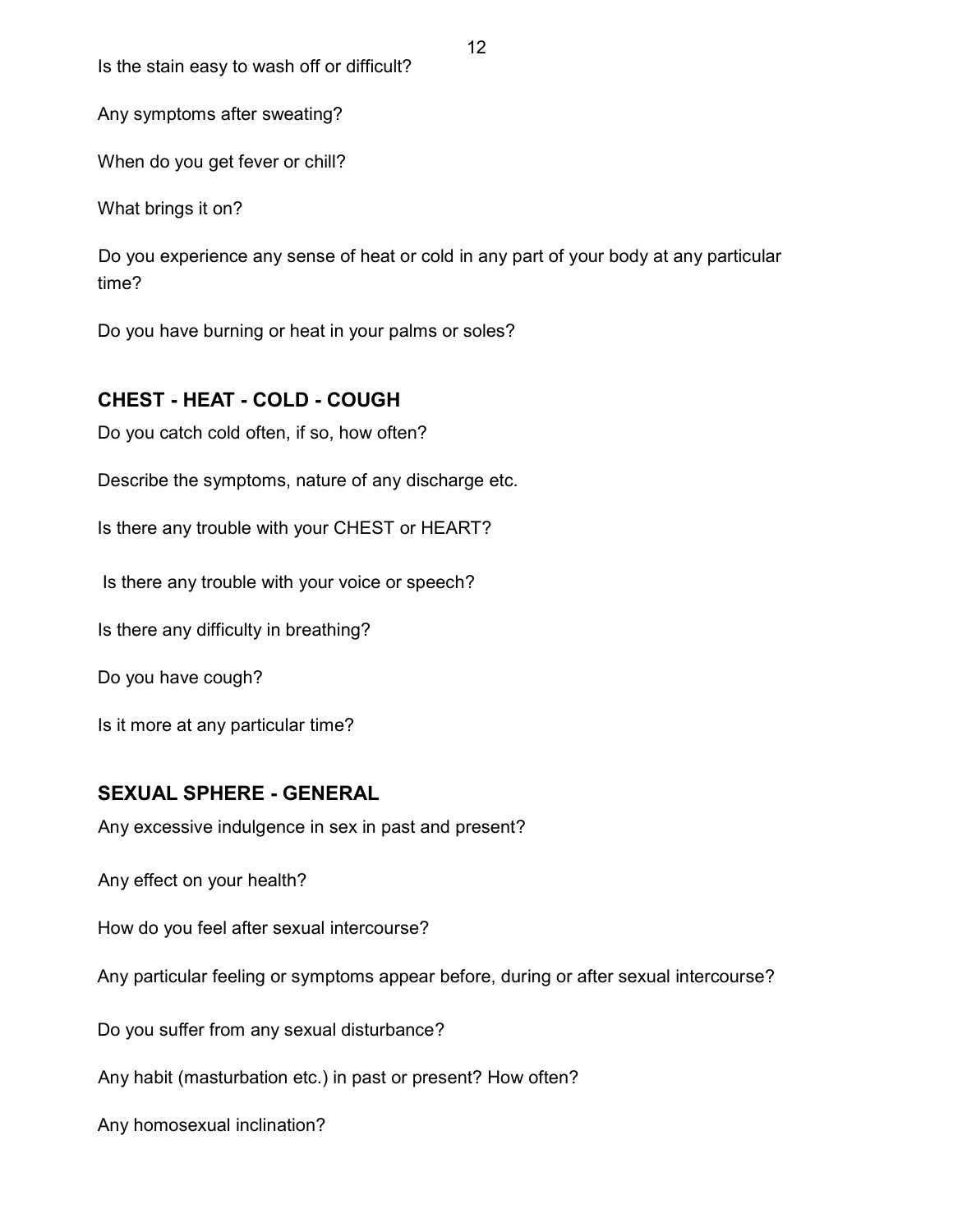Did you, or do you suffer from any sexually transmitted disease? Syphilis? Gonorrhoea? Herpes? HIV?

Did you have increased desire or decreased desire for sex?

What is the method you use for family planning (contraception)?

#### **FOR MEN**

Any difficulty in erection? Wanted erection? Unwanted erection? Weak erection? Failing erection? Describe.

Any other trouble with sexual intercourse? Describe.

#### **FOR WOMEN**

Menses: How are the periods; regular or irregular?

At what age did you start?

Was there any trouble then?

How long between two periods.

How many days of flow.

Menstrual flow: Is there any change now in quantity, colour, smell or consistency?

Are the stains difficult to wash?

Have you noticed any variation in quality and quantity of flow during menses? How and when?

Do you suffer in any way before, during or after menses? If so, describe:

What symptoms did you suffer during menopause ?

Do you feel internal parts coming down? Prolapse ?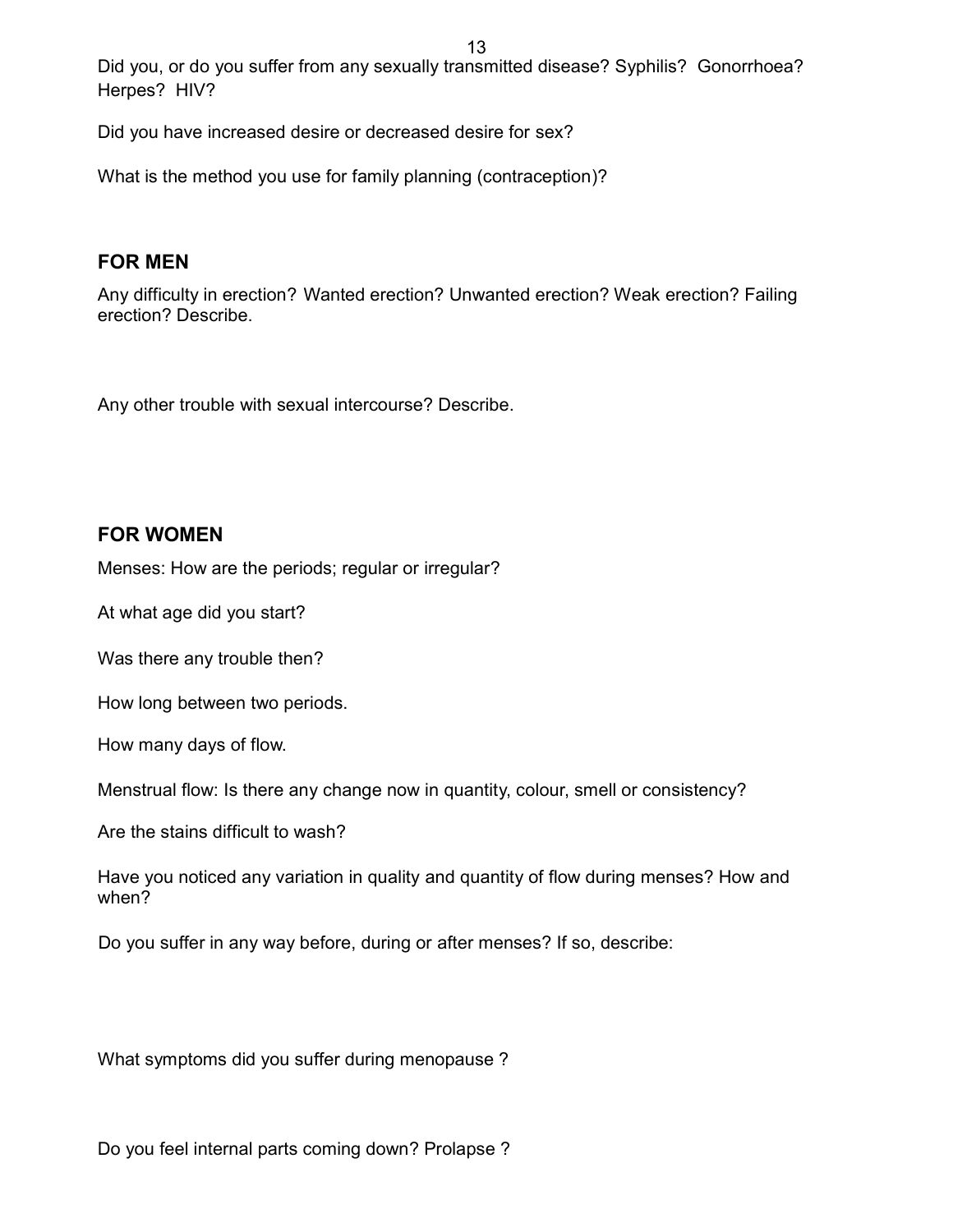Is there any white discharge?

Describe the nature, colour, consistency and smell of any discharge.

When and under what circumstances is it more or less?

Has the discharge any relation to menses?

What is the effect of this discharge on your general feeling, or any of your symptoms?

Any itching, excoriation etc. due to discharge?

Do you pass any gas from vagina?

Any trouble with your breasts? Describe.

#### **DESCRIBE ANY COMPLAINTS YOU HAVE ABOUT THE FOLLOWING**

VERTIGO - Do you have giddiness - vertigo?

FAINTNESS: Do you ever feel faint?

HEAD: Do you get headaches?

EYES & VISION

EARS & Sense of hearing:

NOSE & Sense of smell:

FACE & Facial expression: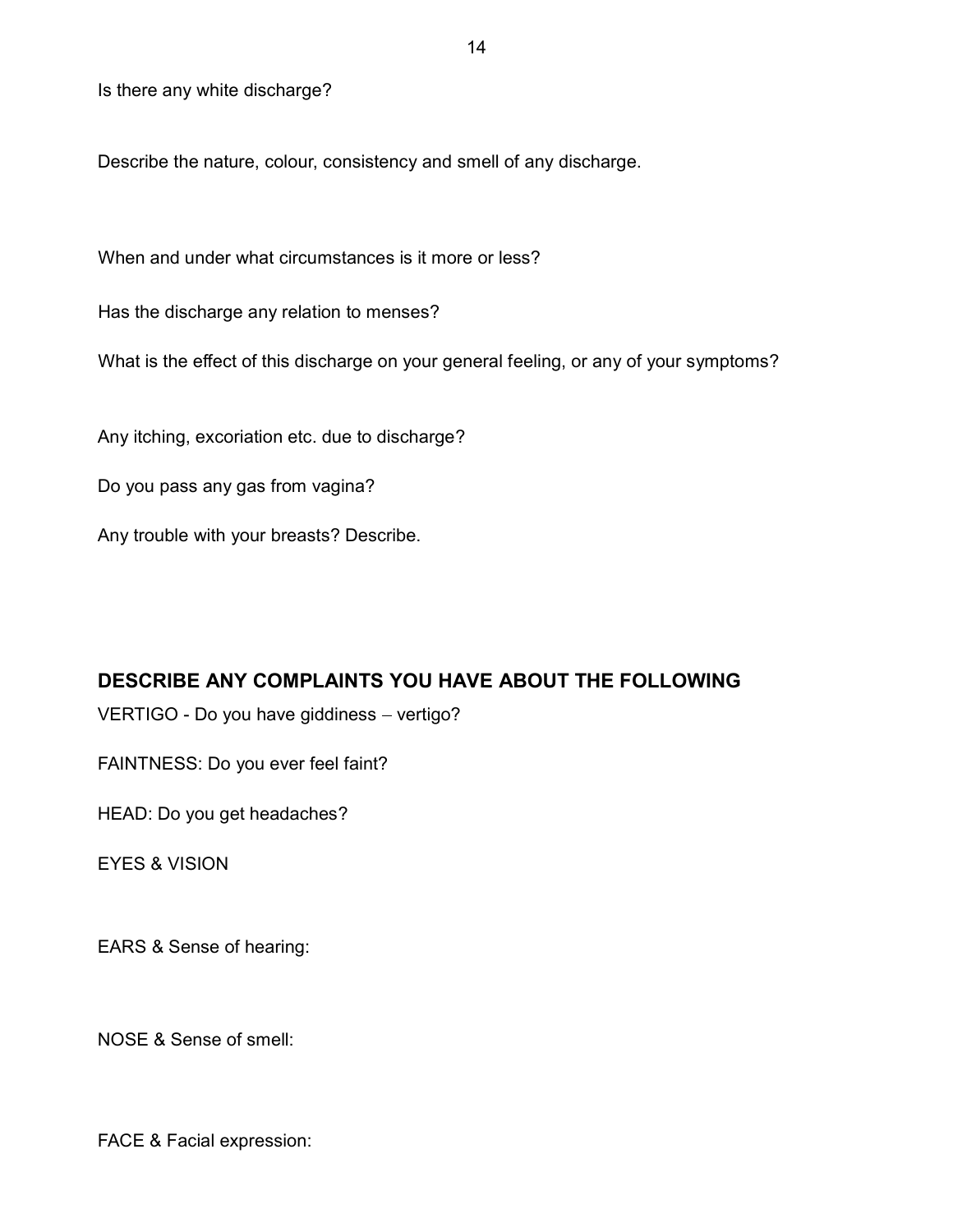TEETH, GUMS, e.g. carious teeth, bleeding gums, swollen gums.

LIPS: Cracked, peeling of skin etc.

THROAT (including tonsils):

Any difficulty in swallowing?

Do you have any trouble in your BACK, LIMBS OR JOINTS? Describe in detail:

If you have pains, do they shift?

In what direction do they extend ?

Is there any abnormality, swelling, numbness, paralysis etc. in any part of the body?

Is there any complaint of SKIN: such as itching, eruptions ulcers, warts, corns, peeling etc.? Describe it.

Any change in colour of the skin or spots of any part of the body?

Is there any complaint or abnormality of the NAILS or skin around?

Is there any complaint with the HAIR such as falling, greying, dandruff, dryness, oily, poor excessive or unusual growth?

Do wounds heal slowly? \_\_\_\_\_\_\_\_\_\_\_\_\_\_Do you get cheloid scarring? \_\_\_\_\_\_\_\_\_\_\_\_\_\_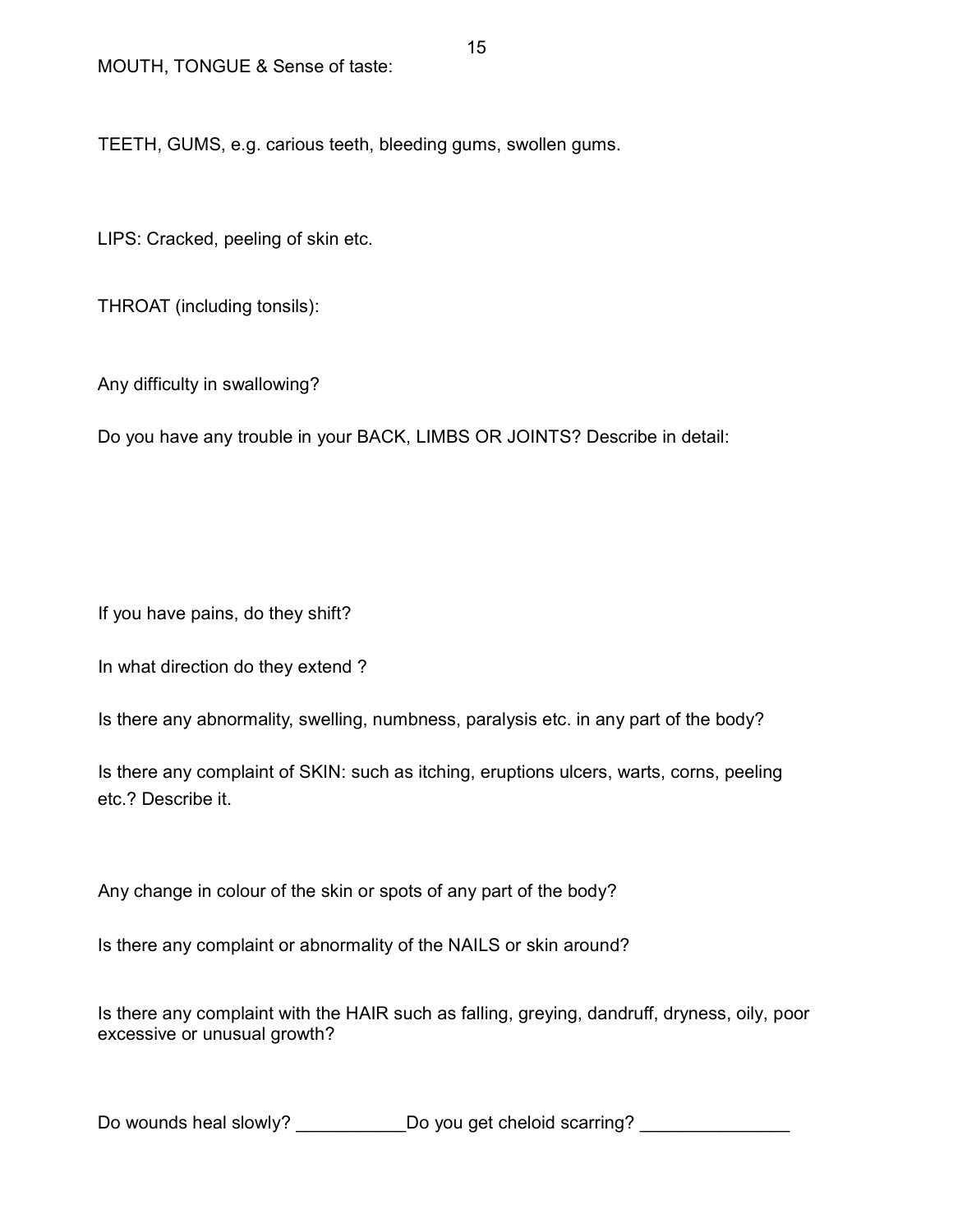Do wounds tend to form pus? Have you a tendency to bleed?

Are your troubles one sided, if so which one?

Or more on one side, if so which one?

Do they proceed from one to the other side?

Do they alternate or shift?

Is there any trembling, if so when?

Is there any senses of weakness, if so where?

When is it more or less?

Is it in any particular part of the body?

### **FACTORS THAT AFFECT YOU**

Below is a list of things to which you can be exposed. Each of these factors may affect you in a particular way. Look at the list and write in the way in which you are affected by each of them. Does the exposure make you feel better or worse, in what way does it affect you?

For instance take the factor "sun". Suppose by going in the sun you get a headache then write "Headache" in the column next to "Sun".

Take another example: If in hot weather you feel uneasy, then write "Uneasy" in the column next to "Hot Weather".

It is particularly important that you include the effect each factor has on your main complaints. For instance if your main complaint is Asthma and this is worse when lying on the back then in the column next to "lying on the back" write "Asthma worse".

Sometimes one factor may make you feel worse in some respect, and better in some other respect. For instance cold air may cause a headache but make you feel better in general. If this is so, please mention this difference clearly.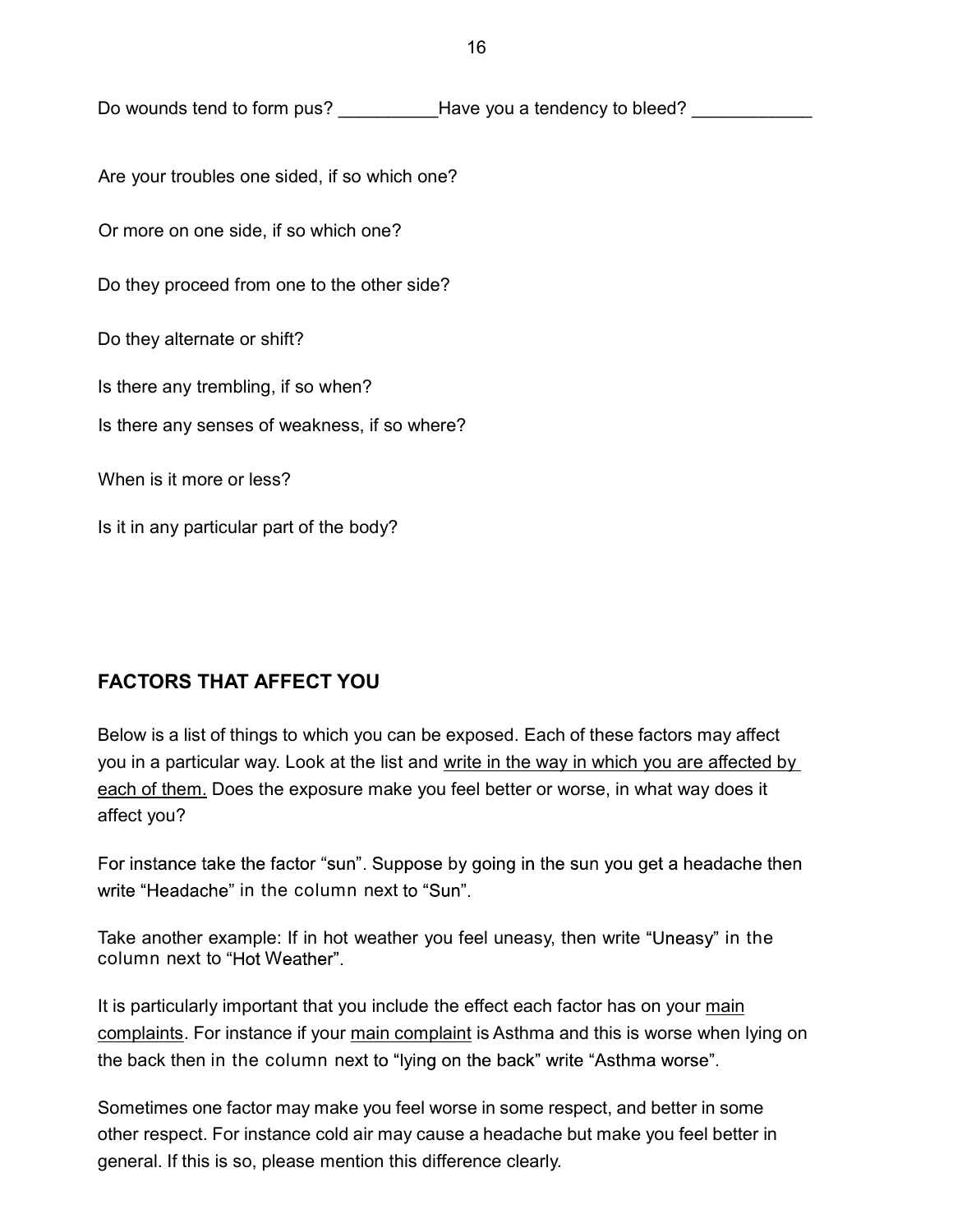This section is most important. Do not go through it hurriedly. Think carefully about the effect of each factor before you write.

|                         | Effect |
|-------------------------|--------|
| Hot weather             |        |
| Cold weather            |        |
| Rainy weather           |        |
| Cloudy weather          |        |
| Change of season        |        |
| Thunder storm           |        |
| Sun                     |        |
| Covering                |        |
| Warm bath               |        |
| Cold bath               |        |
| Walking                 |        |
| Running                 |        |
| <b>Climbing stairs</b>  |        |
| Going down stairs       |        |
| Riding in bus, car etc. |        |
| Lying                   |        |
| Lying on back           |        |
| Lying on abdomen        |        |
| Lying on left side      |        |
| Lying on right side     |        |
| Lying with head low     |        |
| Sitting                 |        |
| Sitting erect           |        |
| Standing                |        |
| Looking up              |        |
| Looking down            |        |
| Looking from up high    |        |
| Looking from moving car |        |
| etc                     |        |
| Noise                   |        |
| Sudden Noise            |        |
| Music                   |        |
| Light                   |        |
| <b>Strong Smells</b>    |        |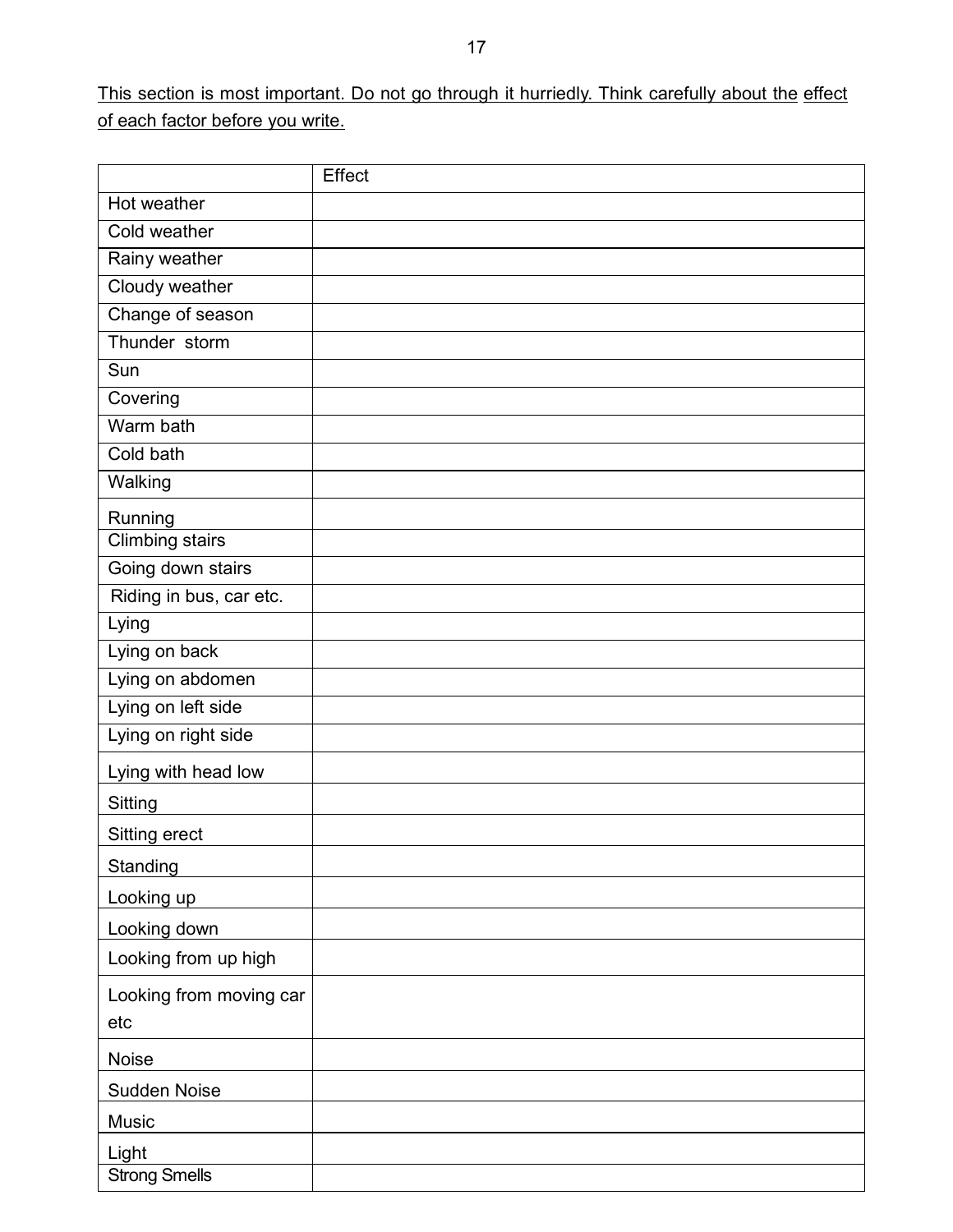| When constipated         |
|--------------------------|
| <b>Before Urine</b>      |
| <b>During Urine</b>      |
| <b>After Urine</b>       |
| <b>Before Menses</b>     |
| <b>During Menses</b>     |
| <b>After Menses</b>      |
| <b>After Sweating</b>    |
| <b>When Fasting</b>      |
| After eating             |
| Drinking                 |
| <b>After Sweating</b>    |
| Dust                     |
| Smoke                    |
| Touch                    |
| Before important         |
| engagement               |
| Before exams             |
| When angry               |
| When worried             |
| When sad                 |
| After Weeping            |
| Consolation / Sympathy   |
| In a crowd               |
| In a closed room         |
| When thinking of illness |
| Full Moon / New Moon     |
| Morning                  |
| Afternoon                |
| Evening                  |
| <b>Night</b>             |
| <b>Bathing</b>           |
| Draft air                |
| Biting or chewing        |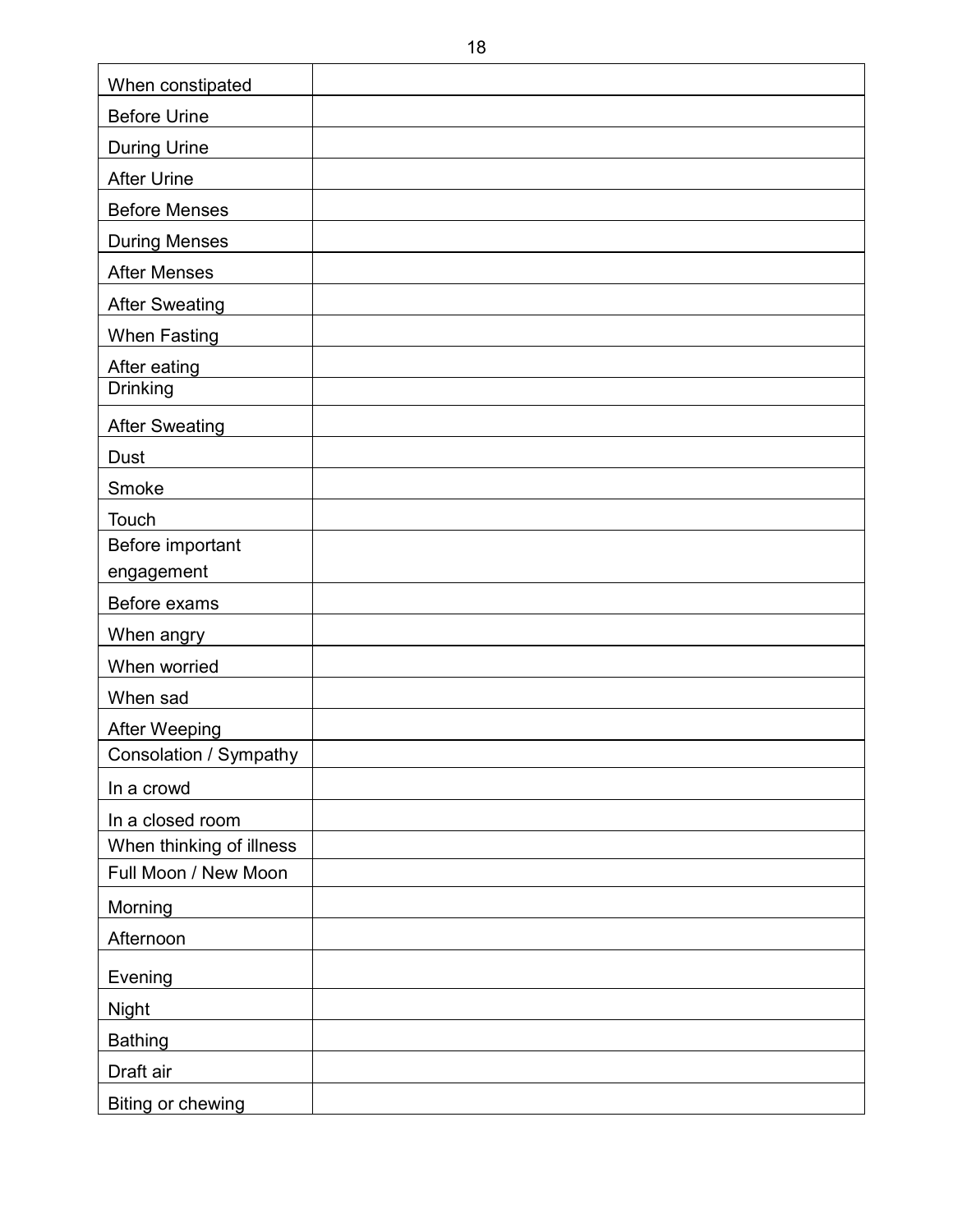| <b>Blowing Nose</b>      |  |
|--------------------------|--|
| When alone               |  |
| In company               |  |
| Physical exertion        |  |
| <b>Belching</b>          |  |
| Passing gas              |  |
| After hair cut           |  |
| Combing hair             |  |
| <b>Brushing teeth</b>    |  |
| Moonlight                |  |
| Opening the mouth        |  |
| Smoking                  |  |
| Hanging the limbs        |  |
| Raising the arms         |  |
| Near Sea                 |  |
| Shaving                  |  |
| Stretching               |  |
| Swallowing               |  |
| Listening to others talk |  |
| Vomiting                 |  |
| Yawning                  |  |
| Moving the eyes          |  |
| Opening the eyes         |  |
| Closing the eyes         |  |
| Getting feet wet         |  |
| Over eating              |  |
| Working in water         |  |
| Fanning                  |  |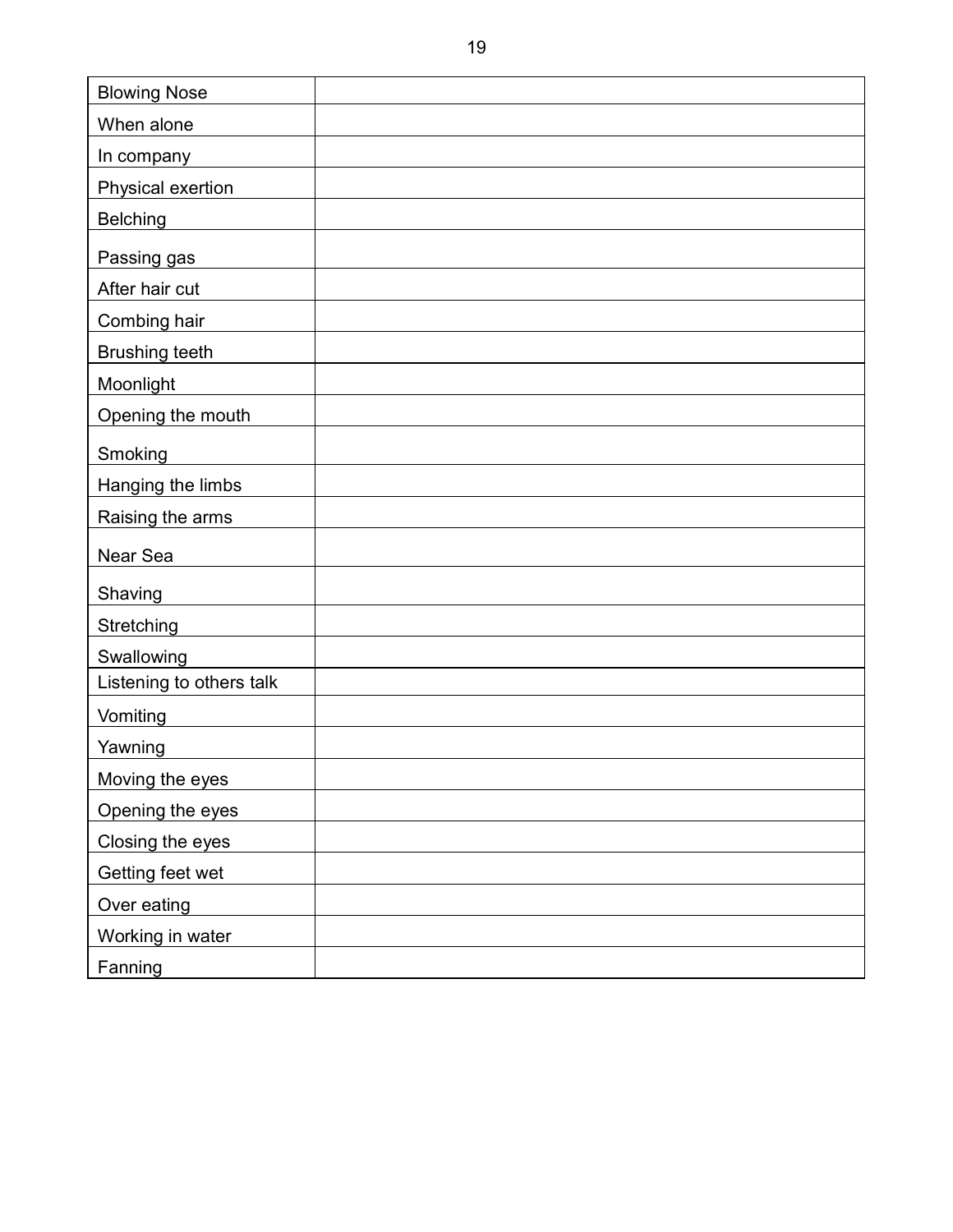#### **MIND**

It is now universally acknowledged that your mind has tremendous influence on your body. For giving proper treatment it is absolutely necessary for us to understand your emotional and intellectual nature. We can thus treat you as a whole.

In order to understand *you* we will be asking certain questions. Answer them freely, carefully and completely. This information will help us much in giving you the correct remedy. Also such a remedy will help improve your mental makeup.

Answer freely. Answer frankly. Answer completely.

Are you anxious? About which matters?

Are you fearful of anything such as animals, people, being alone, darkness, death, disease, robbers, sudden noises, thunder, of the future, of something unknown, high places, etc.? What things?

Are you doubtful or suspicious? Of what?

What are you jealous about? Of whom?

From what symptoms do you suffer when jealous?

In which matter are you impatient? Hurried?

How long do you remember hurts caused to you by others?

How revengeful are you?

What are you proud of? Does your pride get easily hurt?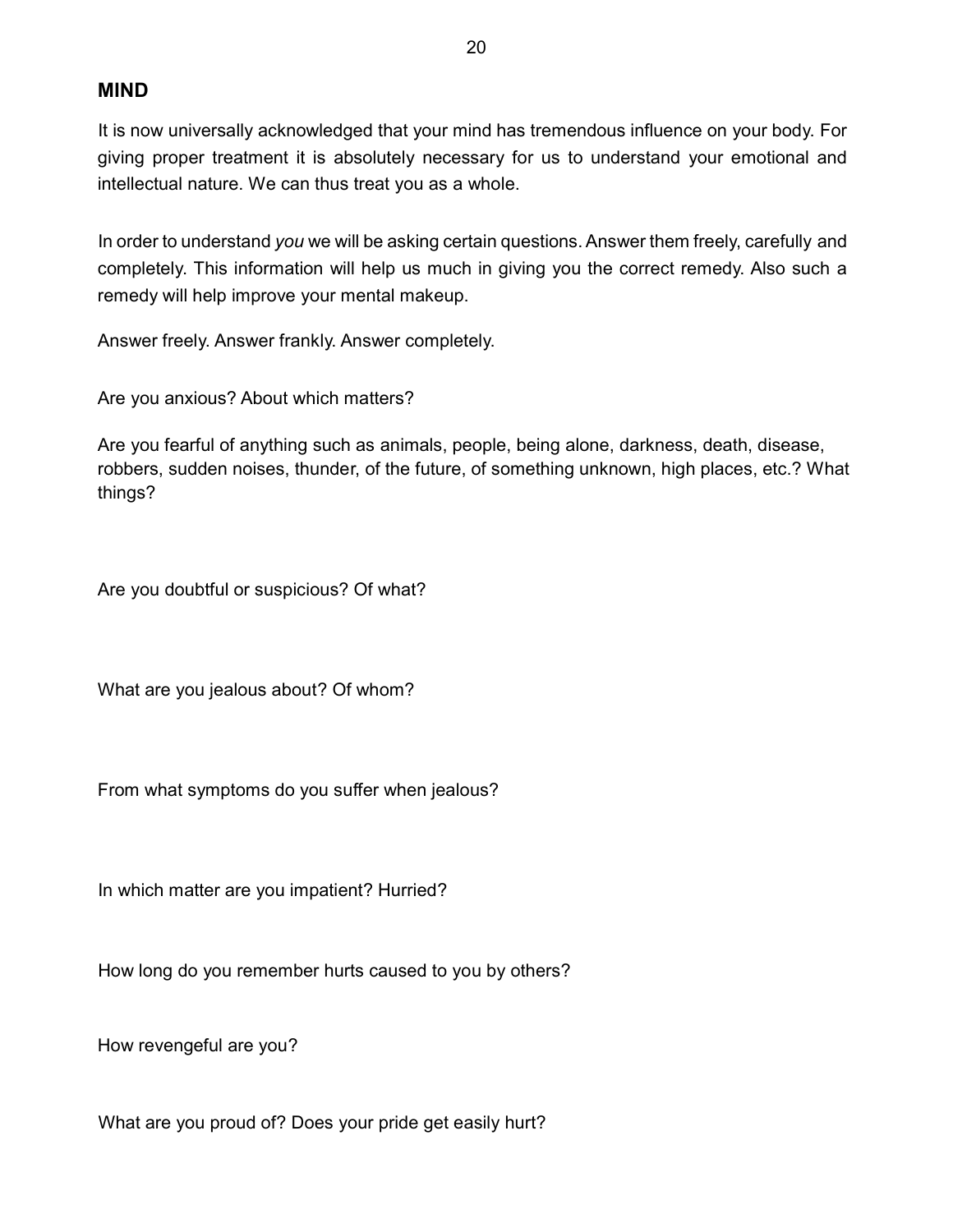Do you get depressed, brooding, etc.?

Do you ever become suicidal? When?

If so in what manner do you contemplate to end your life?

Even then, are you afraid of dying?

When are you cheerful?

Are you sexual-minded?

Any unwanted thoughts any time? What are they?

Have you any imaginary sensations or fears?

Do you hear voices, or that you are called, or anything else such as this that keeps on occurring in your mind unduly?

How is your memory? For what is it poor? e.g. names, places, faces, what you have read, etc.

Do you weep easily?

What makes you weep? How do you feel after weeping?

How do you feel if someone offers sympathy and consolation?

Are you easily irritated? What makes you angry?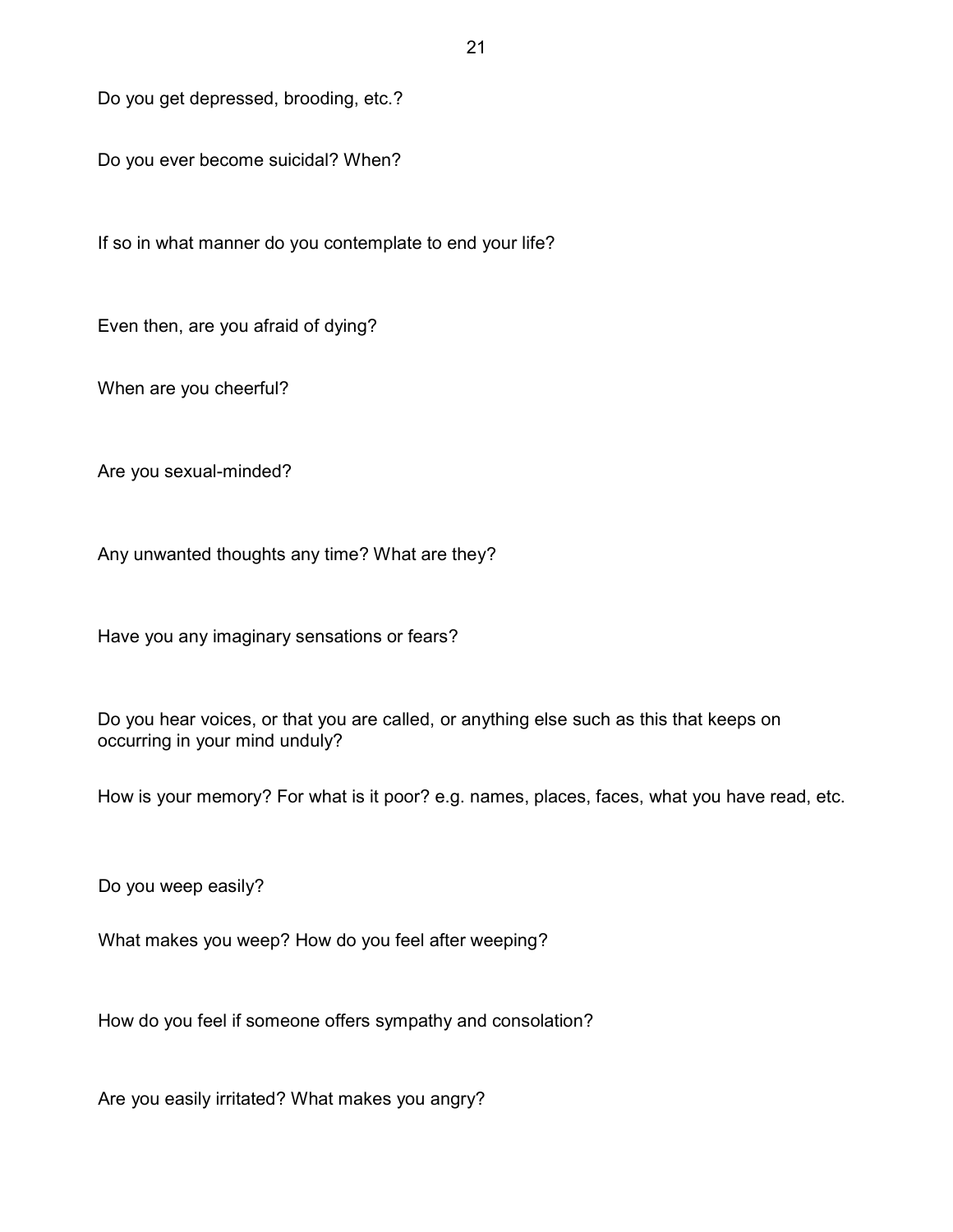What bodily symptoms do you develop when angry? e.g. trembling, sweating etc.

Do you like company? Or like to remain alone?

How seriously are you affected by disorder and uncleanliness in your surrounding?

What are the greatest griefs that you have gone through in your life?

What are the greatest joys that you have had in life?

What activities you deeply like?

What activities or things do you deeply dislike?

In your opinion, which aspects of your mind and moods are not agreeable to you?

In spite of your awareness and maturity, are you unable to change these aspects?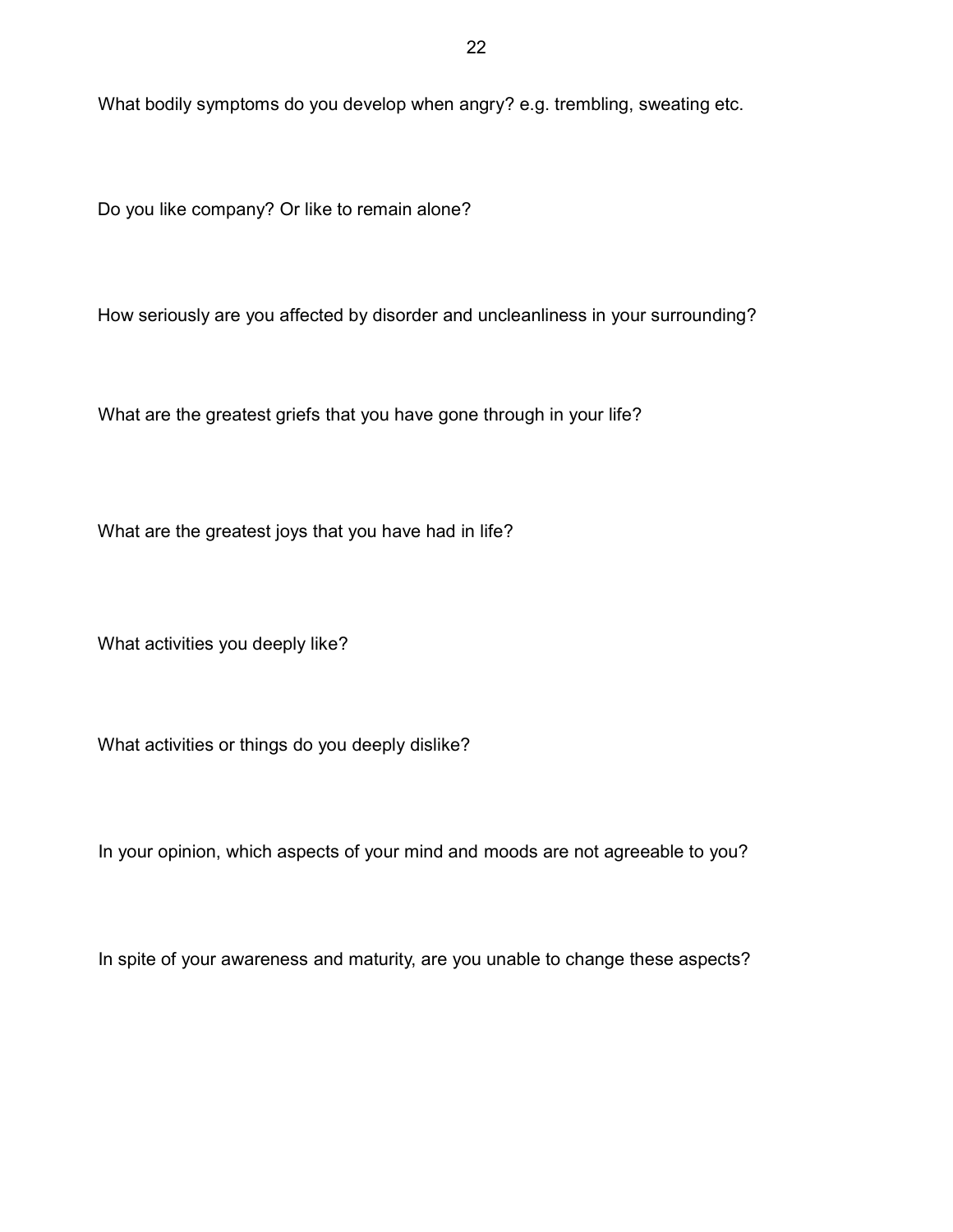Give a clear picture of your situation in life and your relationship with each of your family members, friends and associates in work.

How does the future look to you?

When you are free, what thoughts come to your mind?

Are you worried or unhappy over any personal, domestic, economical, social or any other condition? If so describe in detail (continue overleaf if necessary):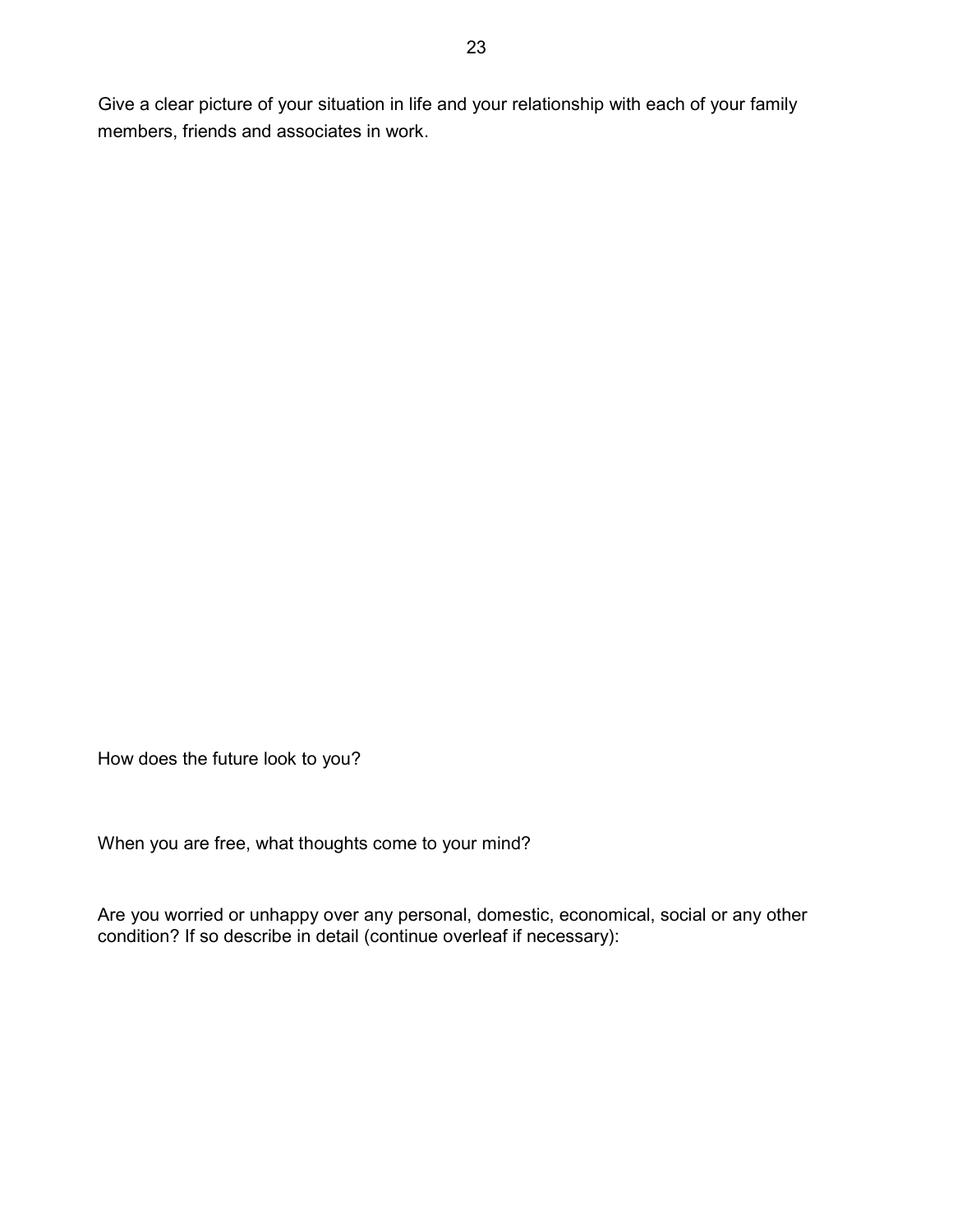If asked for 3 desires or wishes in life, what would you ask for?

#### **SLEEP**

Describe your posture in sleep, on the back, side, abdomen etc.

Are you able to sleep in any position?

Any position in which you cannot sleep?

During sleep do you:

Snore \_\_\_\_\_\_\_\_\_\_\_Grind teeth \_\_\_\_\_\_\_\_\_\_\_Dribble saliva \_\_\_\_\_\_\_\_\_ Sweat \_\_\_\_\_\_\_\_\_

Keep eyes or mouth open Talk Talk Talk Moan

Weep \_\_\_\_\_\_\_\_\_\_ Become restless \_\_\_\_\_\_\_\_ Wake up with a jerk \_\_\_\_\_\_\_\_\_\_

Describe anything else that is unusual about your sleep, and if so when it happens

How much do you cover yourself up when sleeping?

Do you have to uncover any parts of your body?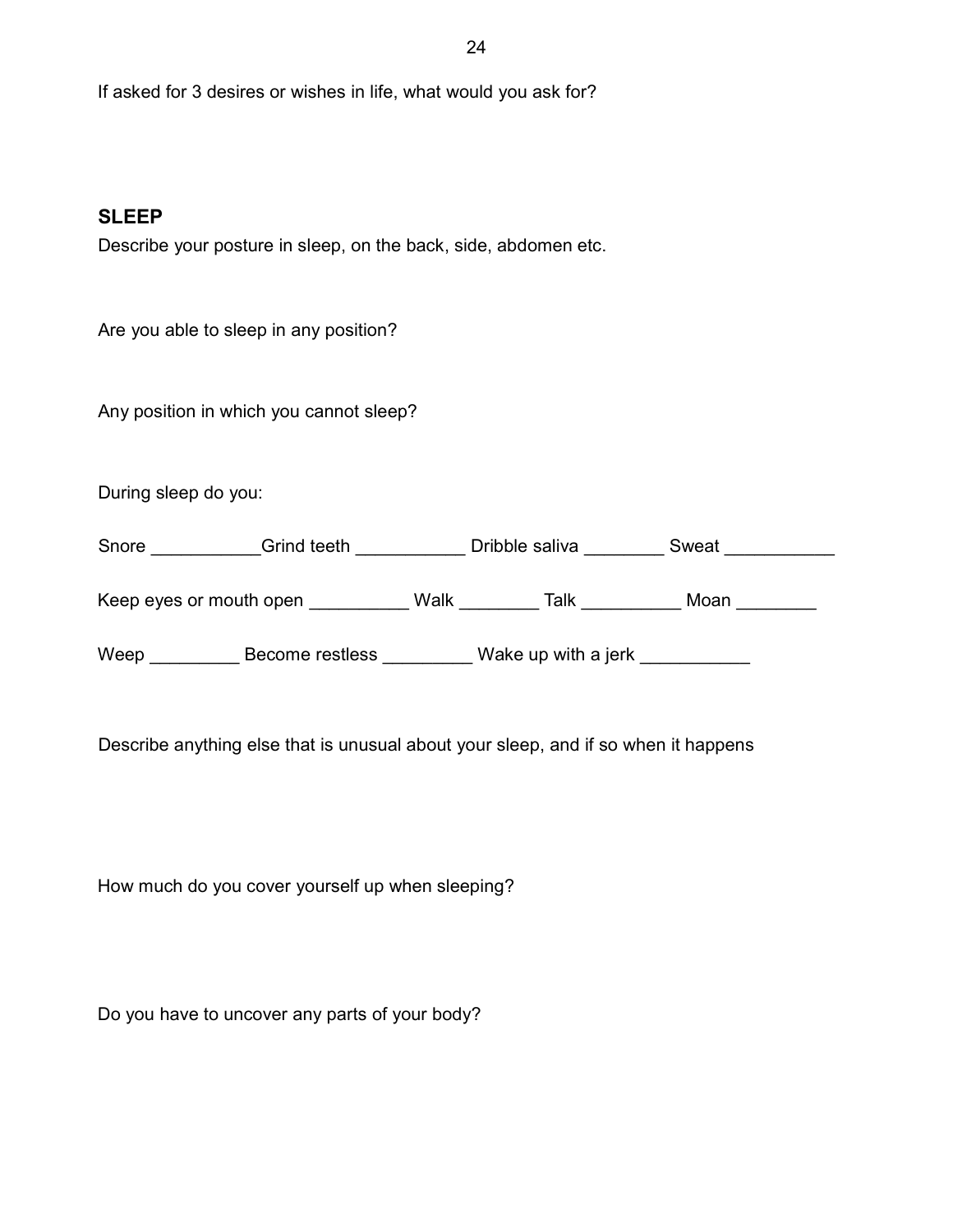# **DREAMS**

Circle or put an X beside the types of dream that you have. Please emphasise repetitive dreams

| Animals                  | <b>Robbers</b>         | Travelling         | <b>Houses</b> | Death, Whose?        |  |
|--------------------------|------------------------|--------------------|---------------|----------------------|--|
| Cats - Dogs              | <b>Thieves</b>         | Riding             | <b>Fruits</b> | Dead bodies          |  |
| Horse                    | <b>Anxious</b>         | Flying             | <b>Trees</b>  | Dead persons         |  |
| Wild animals             | Fearful                | Swimming           | Water         | Part of Body         |  |
| <b>Snakes</b>            | Ghosts                 | Drowning           | Snow          | Suicide              |  |
| Being Hungry             | Fire                   | <b>Accidents</b>   | Talking       | <b>Business</b>      |  |
| Thirsty<br><b>Being</b>  | Lightning              | Falling            | Singing       | Money                |  |
| <b>Drinking</b>          | Storm                  | Shooting           | Dancing       | Day's work           |  |
| Eating                   | Rain                   | Wars               | Pleasant      | Forgotten work       |  |
| Vomiting                 | Romantic               | Pain               | Praying       | Failure / Exams      |  |
| Passing stool            | <b>Sexual Pleasure</b> | <b>Illness</b>     | Religious     | Unsuccessful efforts |  |
| Urinating                | Rape                   | <b>Sickness</b>    | Temple        | For what?            |  |
| Blood-bleeding           | <b>Nakedness</b>       | <b>Mutilations</b> | Church        | <b>Missing Train</b> |  |
| Excrements /<br>Soiling  |                        |                    | God           | Being unprepared     |  |
| Grief                    | Police                 | <b>Misfortunes</b> | Of people     | Of events            |  |
| Weeping                  | Imprisonment           | Insecurity         | Children      | Remote               |  |
| Vexation                 | Crime                  | Danger             | Parties       | Recent               |  |
| Quarrels                 | Murder                 | Being pursued      | Feasts        |                      |  |
| Jealousy                 | Killing                | - By whom?         | Marriage      | Future               |  |
| Insults                  | Poison                 | - For what         |               | Prophetic            |  |
| <b>Physical Exertion</b> | <b>Mental Exertion</b> | Fatigue            | Coloured      | Multi-Coloured       |  |
|                          |                        |                    |               |                      |  |

If any other, specify below: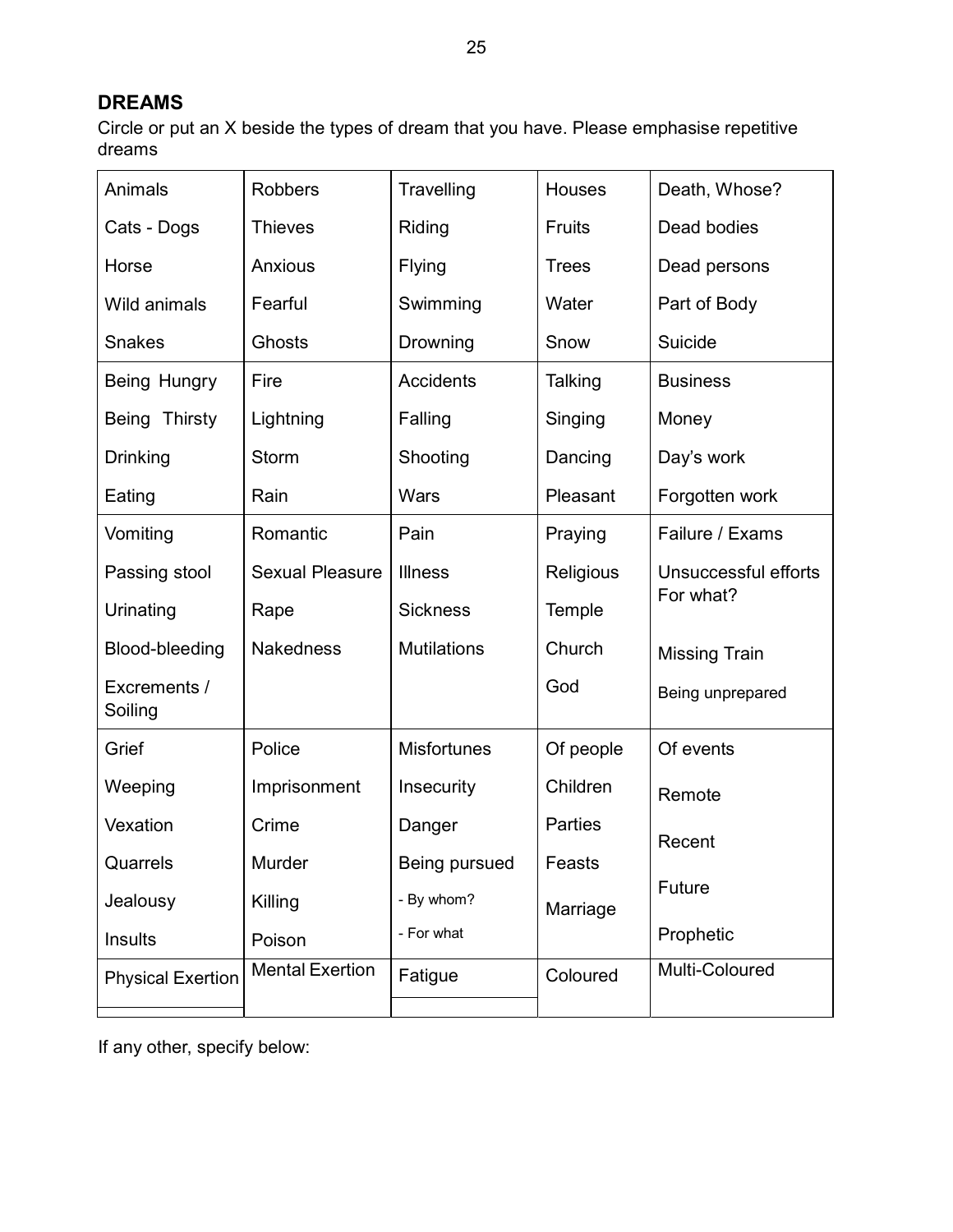Please draw something that comes to your mind at present (spontaneous drawing or doodling) or your favourite drawing: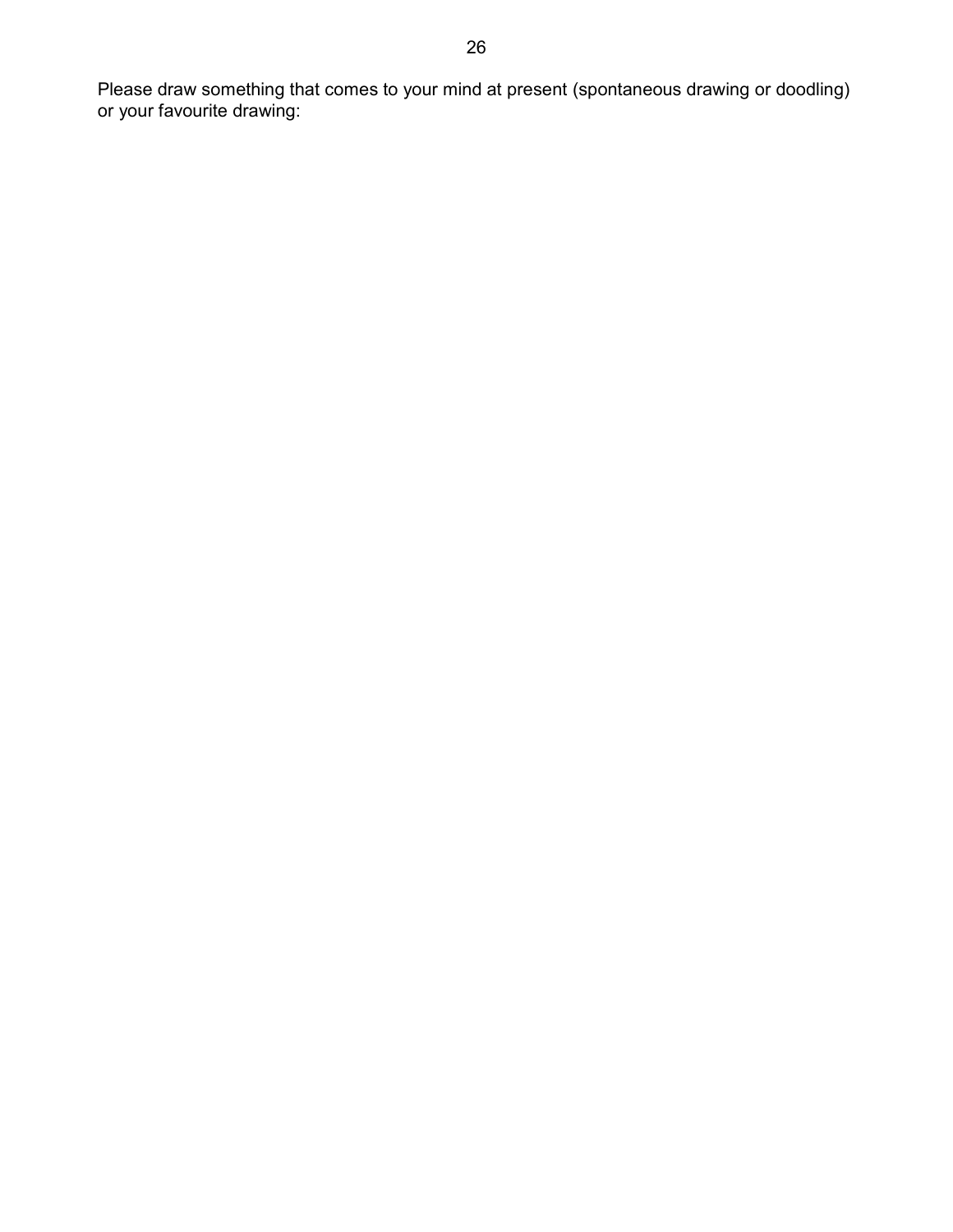#### **FOR CHILDREN OR YOU AS A CHILD**

Please mark once X if the child or you as child had any of the following qualities. Mark twice XX if they are more intense

|                              | mark here |                               | mark here |
|------------------------------|-----------|-------------------------------|-----------|
| Obstinacy                    |           | Unusual fears                 |           |
| Temper tantrums              |           | <b>Shyness</b>                |           |
| <b>Disobedience</b>          |           | Unusual attachments (to whom) |           |
| Aggression                   |           | Habits like :-                |           |
| <b>Hyperactivity</b>         |           | <b>Biting nails</b>           |           |
| <b>Destructiveness</b>       |           | Thumb-sucking                 |           |
| Courage                      |           | Picking and playing with      |           |
| Possessiveness               |           | (a) mother's body parts       |           |
| Competition - winning spirit |           | (b) shawls, handkerchiefs     |           |
| Sibling jealousy             |           | (c) anything else             |           |
| Any special skills           |           | Religious                     |           |
| Unusual desires (for what)   |           | Dullness of memory            |           |
| <b>Boasting</b>              |           | Slowness (in what)            |           |
| <b>Stealing</b>              |           | Laziness / Indolence          |           |
| <b>Telling lies</b>          |           | Sensitive / Emotional         |           |

Please describe in detail any physical or emotional stress suffered by the mother during pregnancy. Also describe the dreams the mother had during pregnancy.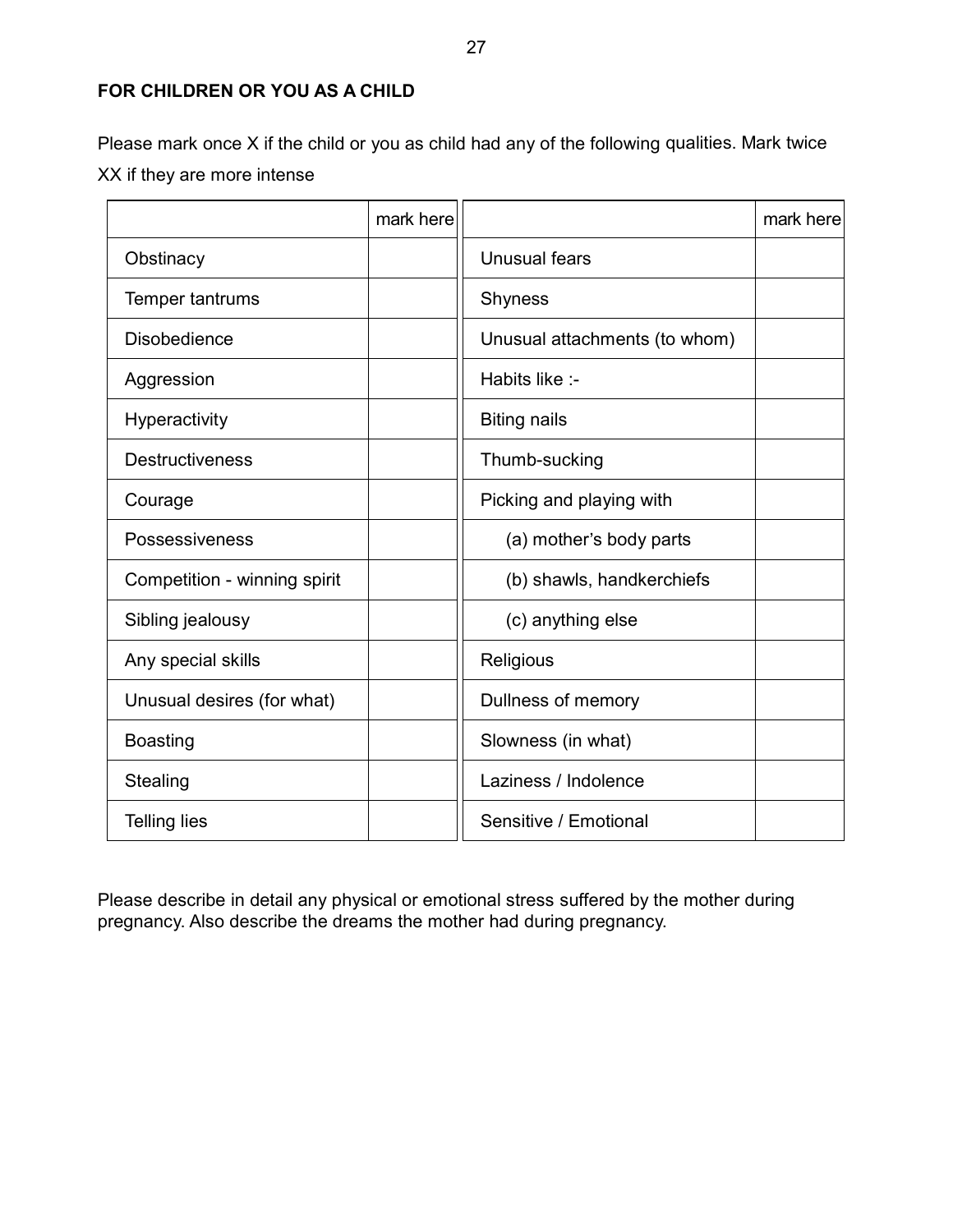Please describe any other aspects you feel are striking about the child or your childhood

Describe one particularly upsetting incident experienced by the child or during in your childhood.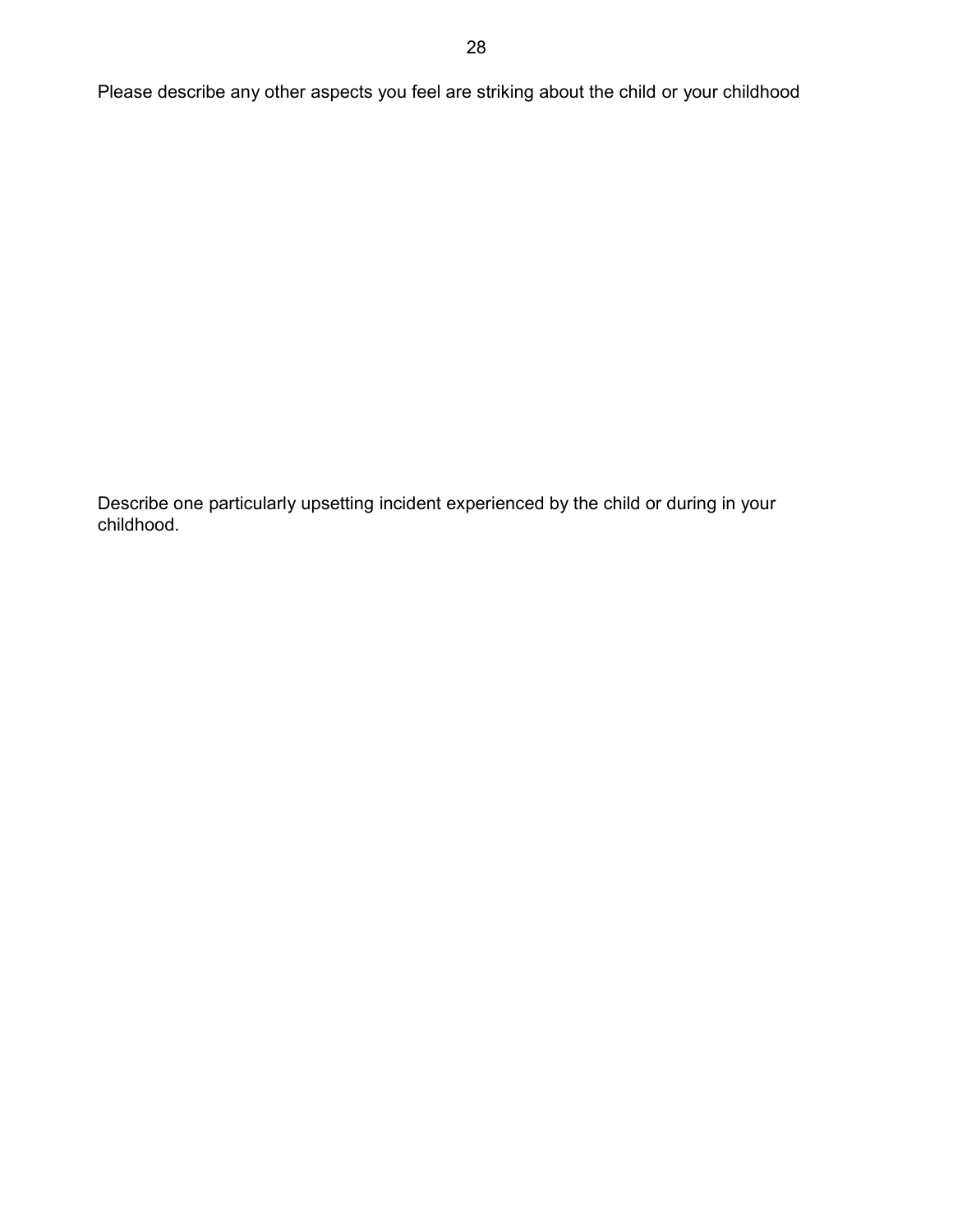# **YOUR COMPLAINTS**

How to describe your complaints

In homoeopathy prescription is based on precise details of various symptoms from which you suffer. To tell a homoeopathic physician that you "have a headache", "an eruption", or "cough", would not be enough. If you inform him "I have a headache with sharp shooting pains in the left side of my head and temple, these pains always come on when the slightest cold air strikes the head, the pains are much less when lying down and covering up the head warmly and much worse when getting up, walking about or when the head becomes cool", then you have now given all the information required for making a good homoeopathic prescription. *The success of the prescription depends largely on how detailed your description of the symptoms can be.*

We require the following details about your symptoms.

LOCATION: Please give the exact location of sensation, pain or eruption. Also describe where the pain or sensation spreads. Please use the figure below to indicate location.

SENSATION: Express the type of sensation or the pain that you get in your own words however simple or funny it may seem. You may have a sensation that a mouse is crawling or the heart was grasped by an iron hand, or you may have a pain which is cutting, burning, jerking, pressing. Express the sensation or pain as it feels to you.

WHAT MAKES YOU WORSE OR BETTER: Many factors are likely to influence your trouble. Some factors may cause the trouble to increase and some factors may relieve the trouble. A detailed list of the factors is given on pages 17 to 19. Please refer to them when describing each of your troubles and indicate which factors make the complaint better or worse.

DISCHARGES: You may have a discharge from ulcers, fistula, eruptions the skin, lungs, eyes, nose, ears, mouth, private parts, etc. Please describe your discharge under the following aspects.

The quantity and the time or condition under which the quantity varies i.e. when it is better or worse, increases or decreases ?

The consistency; Is it thin or thick, stringy, or clotted? Is it like jelly, white of an egg, like water, sticky, forming a scab etc?

The odour, what does it remind you of ?

Does it make the parts sore, and in what way?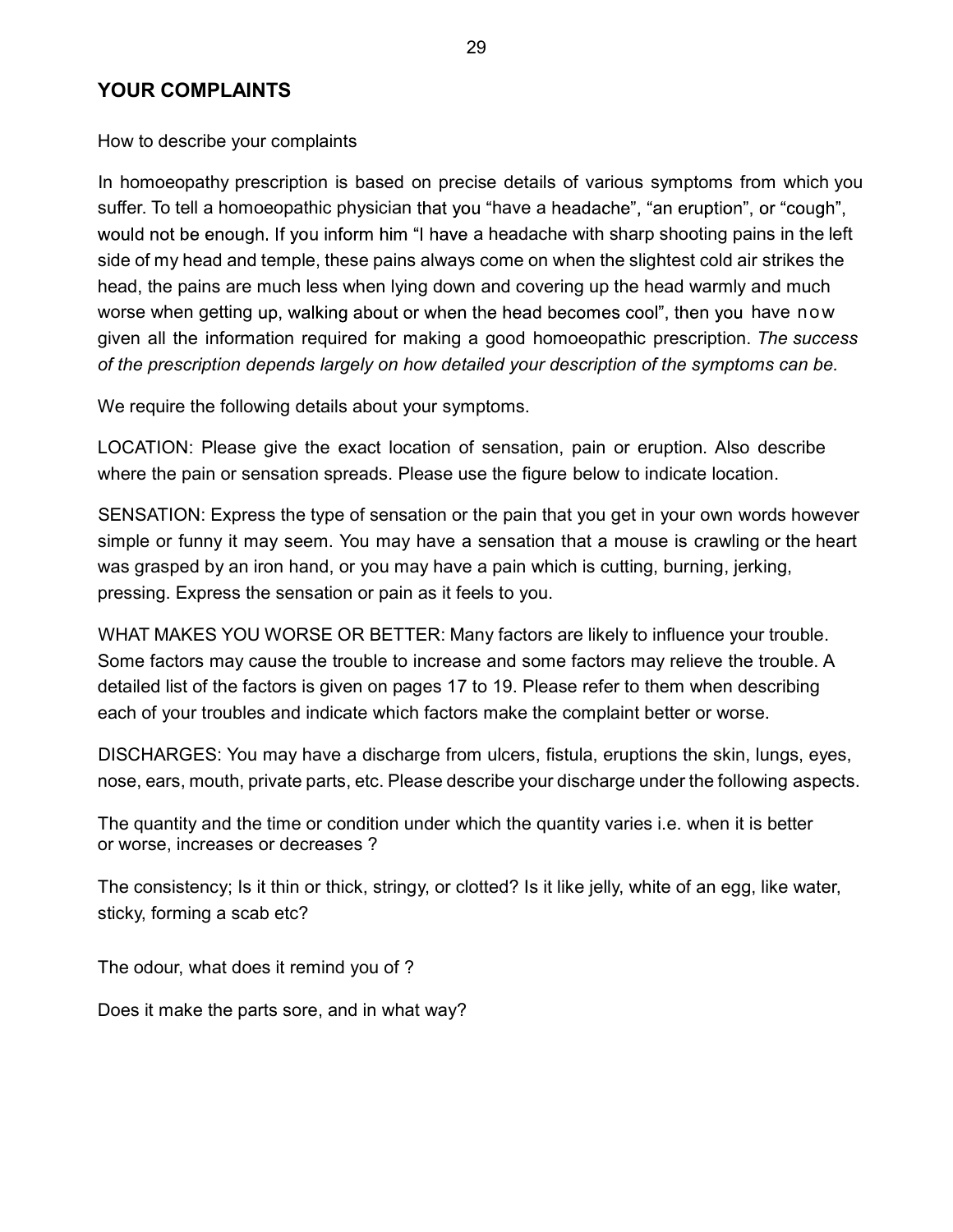Please mark in the below figure, the locations of your trouble and write the exact sensation or type of pain you experience at those spots. For example if you have throbbing pain on the right side of you head please mark as shown  $\rightarrow$ 



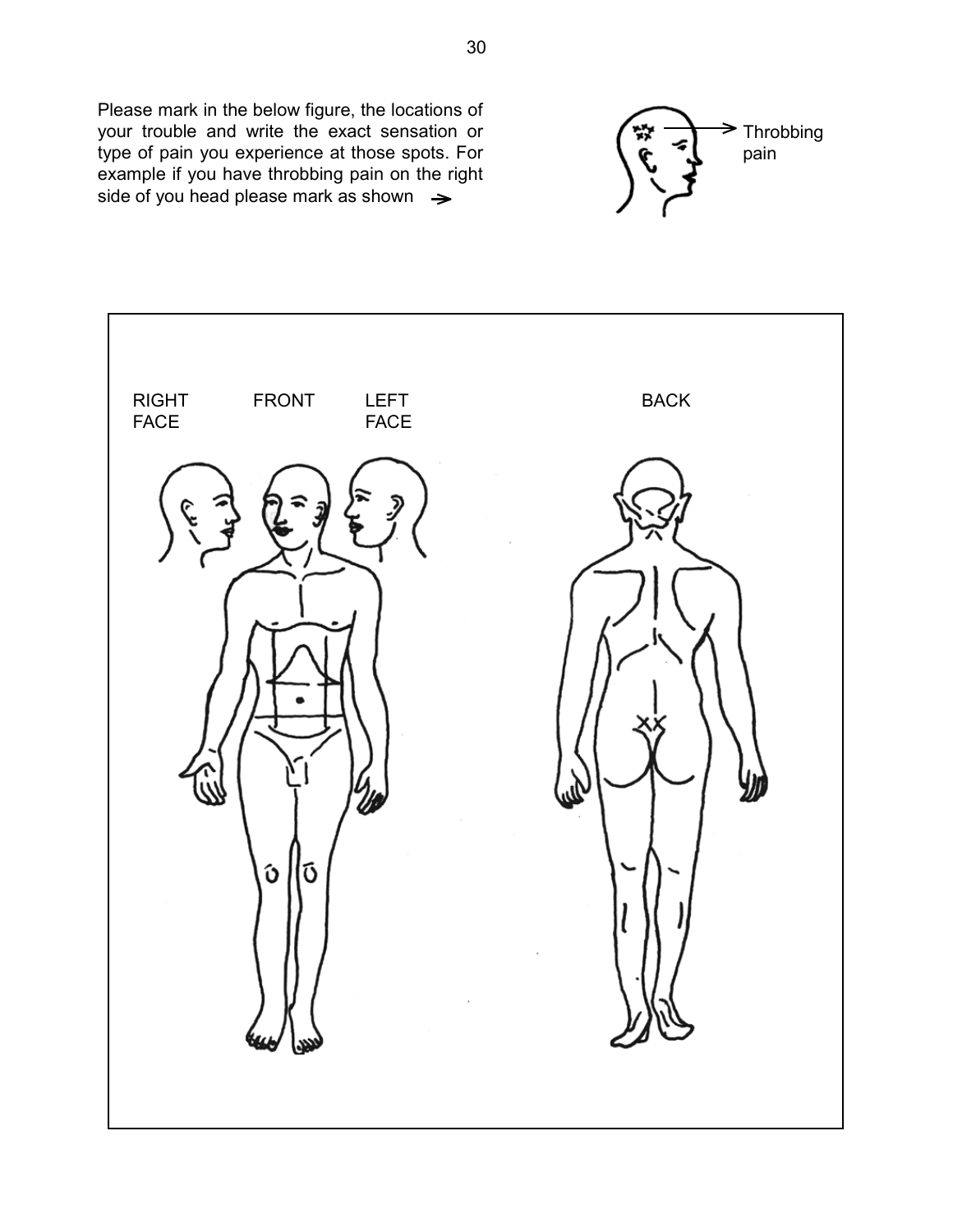# PLEASE DESCRIBE EACH OF YOUR COMPLAINTS IN DETAIL IN THE MANNER DESCRIBED ON PAGE 29

| WHAT ARE THE FACTORS THAT<br>MAKE THIS TROUBLE BETTER |
|-------------------------------------------------------|
|                                                       |
|                                                       |
|                                                       |
|                                                       |
|                                                       |
|                                                       |
|                                                       |
|                                                       |
|                                                       |
|                                                       |
|                                                       |
|                                                       |
|                                                       |
|                                                       |
|                                                       |
|                                                       |
|                                                       |
|                                                       |
|                                                       |